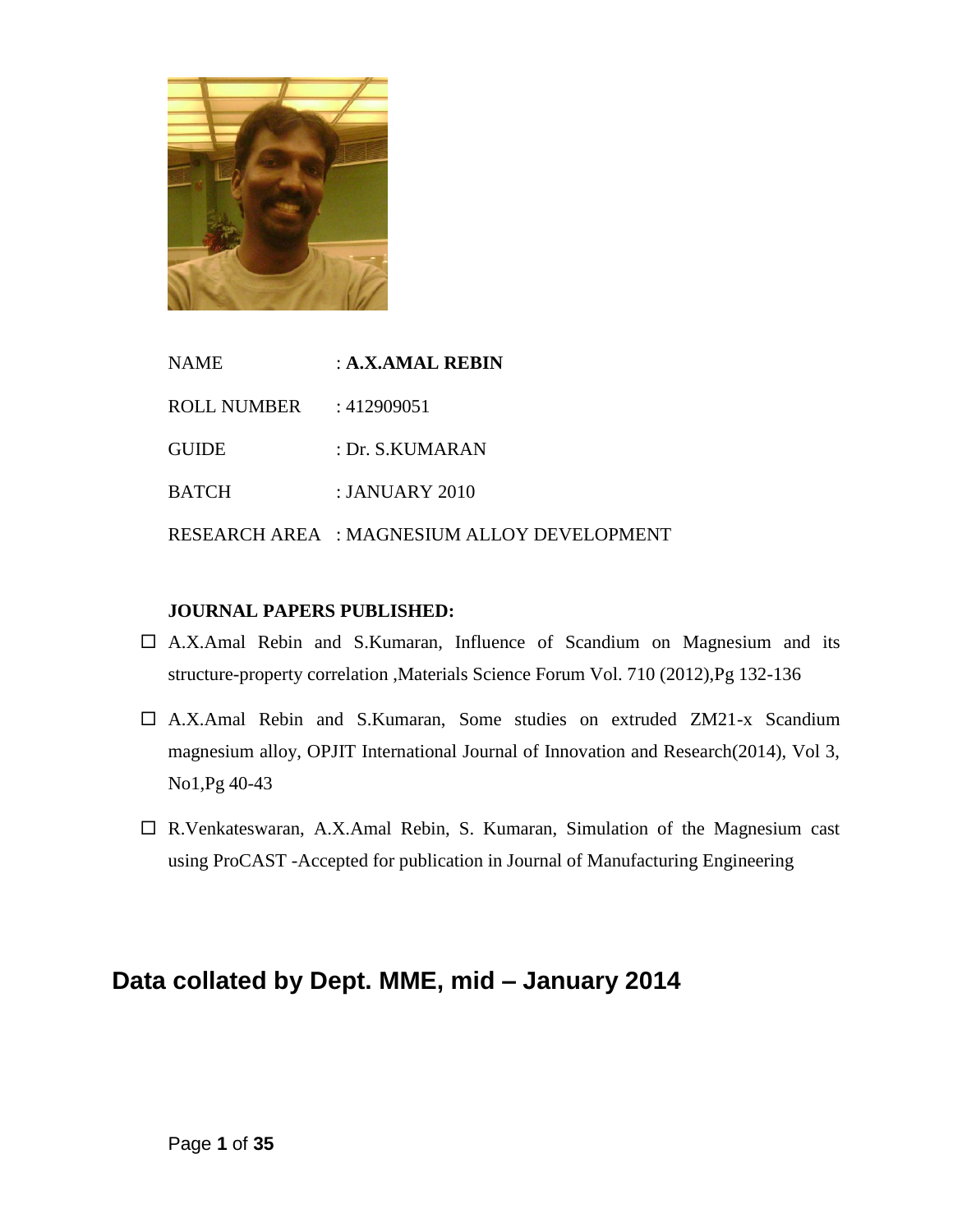

| <b>NAME</b>           | : V.S.BALAJI                                                                                                     |
|-----------------------|------------------------------------------------------------------------------------------------------------------|
| <b>ROLL NUMBER</b>    | : 412110001                                                                                                      |
| <b>GUIDE</b>          | : Dr. S.KUMARAN                                                                                                  |
| <b>BATCH</b>          | : $JULY-2010$                                                                                                    |
| <b>RESEARCH TITLE</b> | : MECHANICAL AND TRIBOLOGICAL BEHAVIOR<br>OF TI / TIB+TIC HYBRID IN-SITU COMPOSITES BY<br>SPARK PLASMA SINTERING |

### PUBLICATIONS:

 V.S.Balaji., S.Kumaran., Synthesis and Characterization of Ti /(TiB+TiC) Hybrid *insitu* Composites by Spark Plasma Sintering., *Trans. Ind. Inst. Metals., 66(2013), 339- 341.*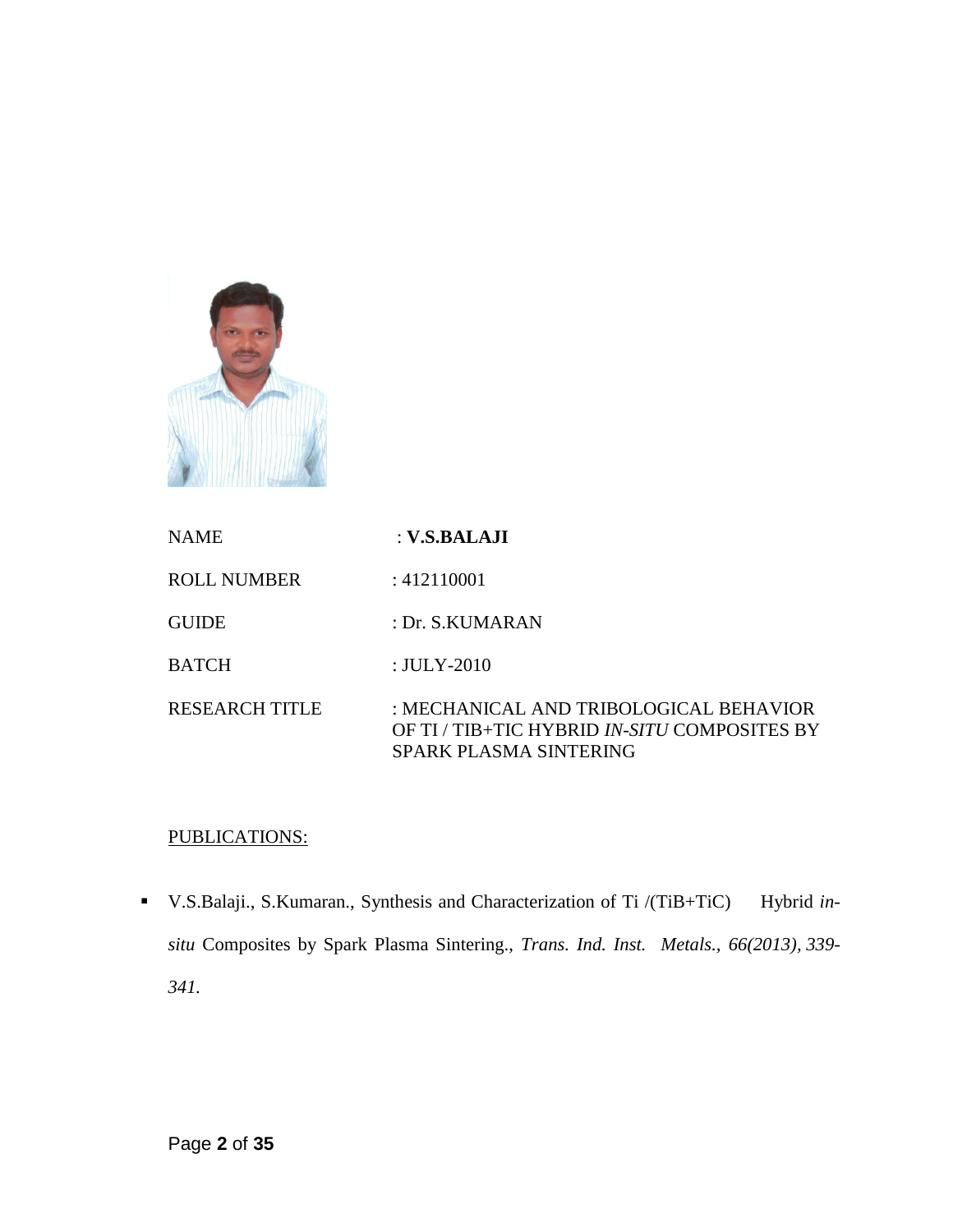

| <b>NAME</b>            | : ILAYARAJA.M                                 |
|------------------------|-----------------------------------------------|
| ROLL NO                | : 412110002                                   |
| <b>RESEARCH GUIDE</b>  | : Prof S. RAMAN SANKARANARAYANAN              |
| <b>External Guide:</b> | Dr. John L Berchmans, CSIR - CECRI, Karaikudi |
| <b>BATCH</b>           | : 2010                                        |
| AREA OF RESEARCH       | : PROCESS METALLURGY                          |

#### **RECENT PUBLICATION:**

"PREPARATION OF RARE EARTH - TRANSITION METAL (RE: Y, TM: Co) INTERMETALLIC COMPOUNDS BY CALCIOTHERMIC REDUCTION DIFFUSION PROCESS" accepted for publication in the Journal of Metallurgical and Materials Engineering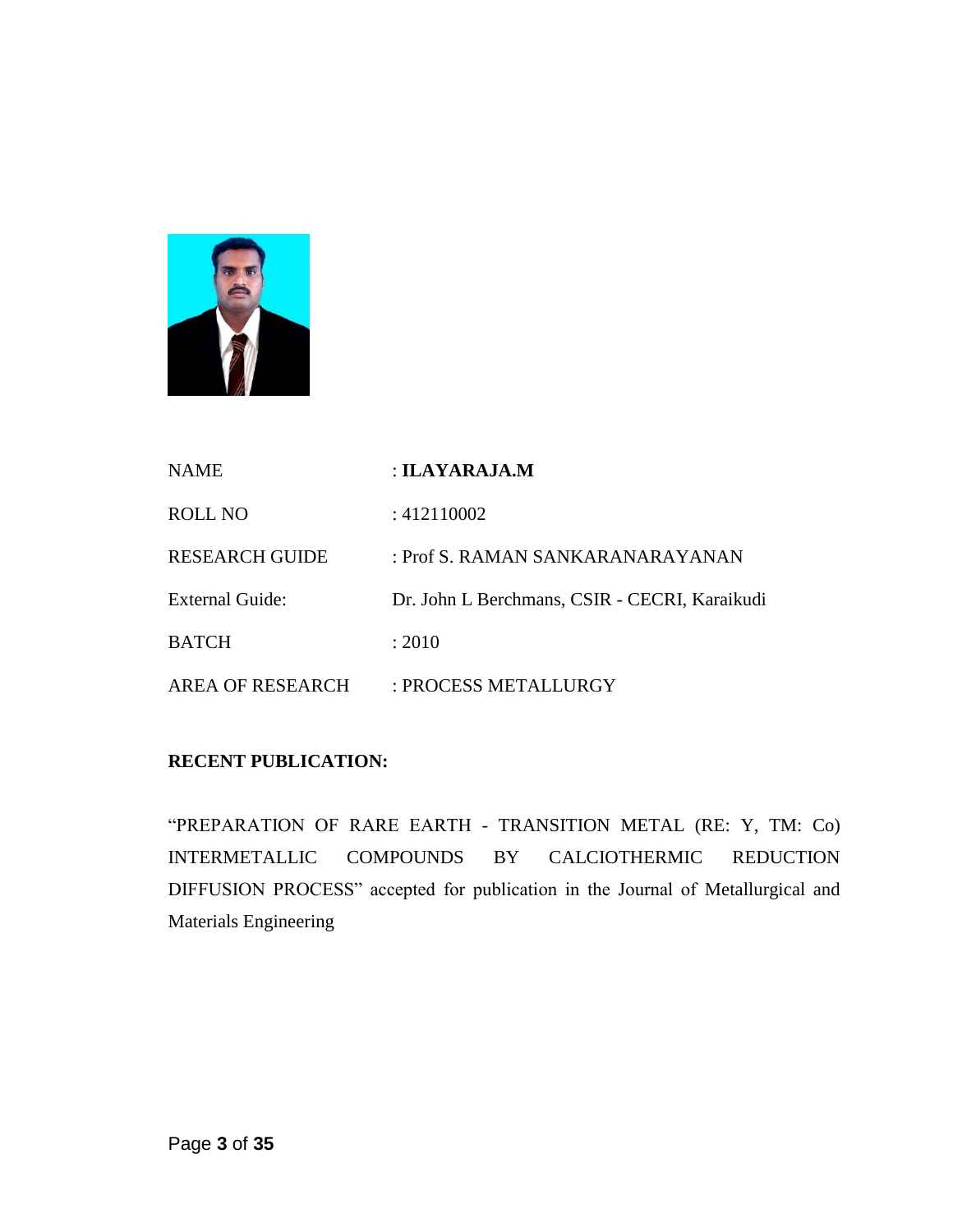

NAME OF THE SCHOLAR :**M. SANDHYA RANI** ROLL NUMBER :412110051 DATE OF REGISTRATION :FEBRUARY -2011 RESEARCH SUPERVISOR :Dr. N. RAMESH BABU

TOPIC OF RESEARCH :SURFACE MODIFICATION OF ZIRCONIUM BY PLASMA ELECTROLYTIC OXIDATION FOR BIOMEDICAL IMPLANT APPLICATIONS

#### **RECENT RESEARCH PUBLICATIONS:**

- 1. Sandhyarani M., Rameshbabu N., Venkateswarlu K. and Rama Krishna L. Fabrication, characterization and in-vitro evaluation of nanostructured zirconia/hydroxyapatite composite film on zirconium. **Surface and Coatings Technology** 238 (2014) 58-67.
- 2. Sandhyarani M., N. Rameshbabu, K. Venkateswarlu, D. Sreekanth and Ch. Subrahmanyam. Surface morphology, corrosion resistance and in vitro bioactivity of P containing  $ZrO<sub>2</sub>$  films on Zr by plasma electrolytic oxidation. **J. of Alloys and Compounds** 553 (2013) 324-332.
- 3. Sandhyarani M., N. Rameshbabu, K. Venkateswarlu, K.V. Ravisankar, M. Ashok and S. Anandan. Photocatalytic and antibacterial activity of titanium, fluorine and silver cosubstituted hydroxyapatite. **International Journal of Modern Physics**: Conference Series 22 (2013) 268-277.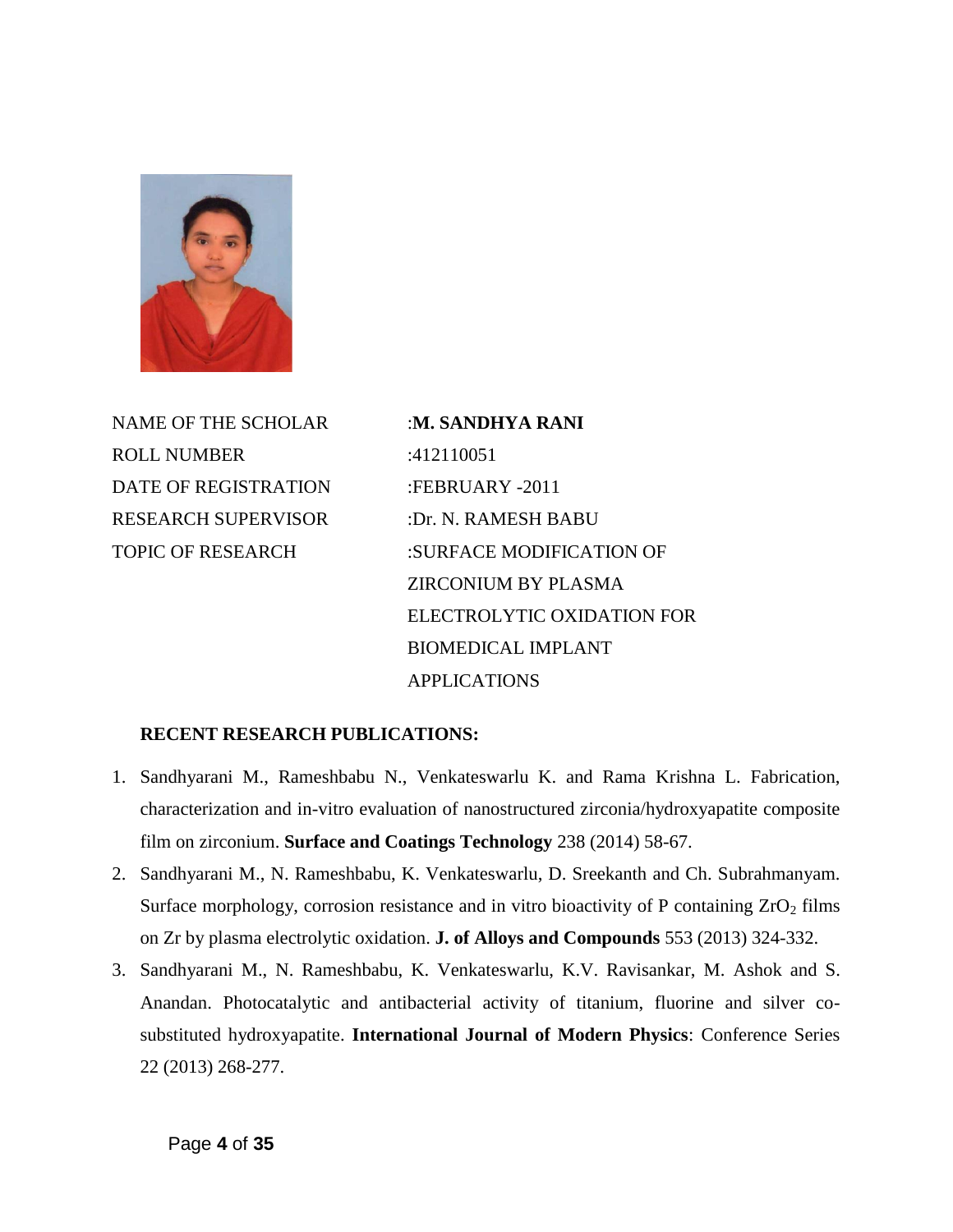

| <b>NAME OF THE SCHOLAR</b>                       | :S.VENUKUMAR                                                                                                                  |
|--------------------------------------------------|-------------------------------------------------------------------------------------------------------------------------------|
| <b>ROLL NUMBER</b>                               | :412110052                                                                                                                    |
| <b>DATE OF REGISTRATION</b>                      | :FEBRUARY 2011                                                                                                                |
| <b>NAME OF THE RESEARCH</b><br><b>SUPERVISOR</b> | :Dr. S. MUTHUKUMARAN                                                                                                          |
| TOPIC OF RESEARCH                                | :FRICTION STIR SPOT<br>WELDING<br>()F<br><b>USING</b><br><b>ALUMINUM</b><br>ALLOYS<br><b>BY</b><br><b>REFILLING TECHNIQUE</b> |

#### **RECENT RESEARCH PUBLICATIONS:**

- 1. S.Venukumar, Swaroop Yalagi and S.Muthukumaran. Comparison of Microstructure and MechanicalProperties of Conventional and Refilled Friction Stir Spot Welds in AA 6061-T6 using Filler Plate. **Transactions of Nonferrous Metals Society of China** 23(2013) 2833-2842.
- 2. S. Venukumar, S. Muthukumaran, Swaroop Yalagi, and Satish V. Kailas. Failure modes and Fatigue behavior of conventional and Refilled Friction Stir Spot welds in AA 6061- T6 sheets. **International Journal of Fatigue** 61 (2014) 93-100.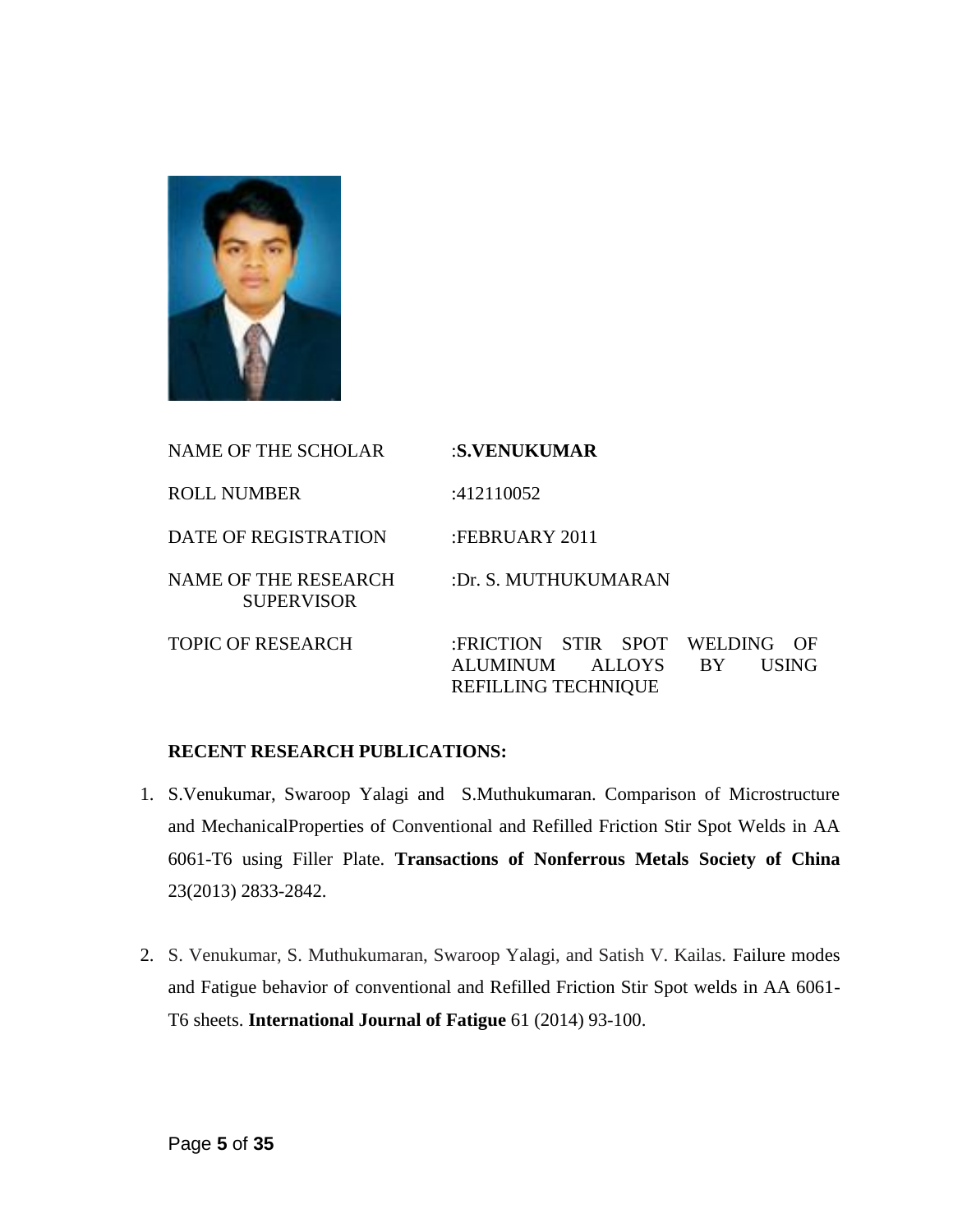

| <b>NAME</b>              | : C.SAJITH BABU                       |
|--------------------------|---------------------------------------|
| <b>ROLL NUMBER</b>       | : 412111001                           |
| <b>GUIDE NAME</b>        | : Dr. K.SIVAPRASAD                    |
| <b>BATCH</b>             | : JULY 2011                           |
| <b>RESEARCH AREA</b>     | : NANOCRYSTALLINE HIGH ENTROPY ALLOYS |
| <b>JOURNALS DETAILS:</b> |                                       |

- 1. Phase Evolution and Thermal Analysis of Nanocrystalline AlCrCuFeNiZn High Entropy Alloy Produced by Mechanical Alloying.Journal of Materials Engineering and Performance.N.T.B.N.Koundinya, C. SajithBabu, K. Sivaprasad, P. Susila, N. Kishore Babu, and J. BaburaoDOI: 10.1007/s11665-013-0580-5
- 2. NanocrystallineAlCrFeNiZn High Entropy Alloy Produced by MechanicalAlloying., OPJIT International Journal of Innovationand Research., C.SajithBabu, N.T.B.N. Koundinya,K.Sivaprasad (paper accepted)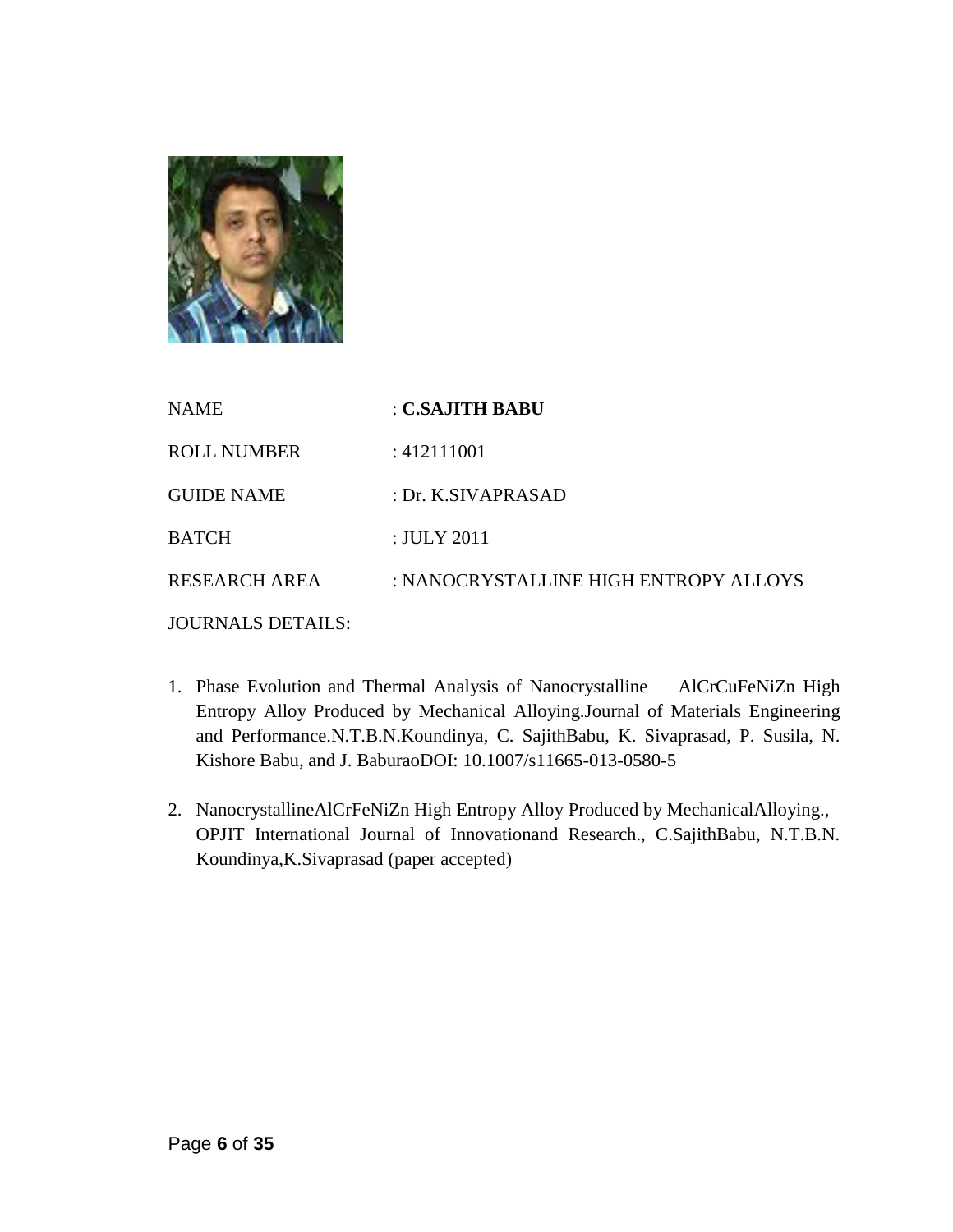

| <b>NAME</b>             | : A.VENKATESWARI    |
|-------------------------|---------------------|
| <b>ROLL NUMBER</b>      | : 412111006         |
| <b>GUIDE NAME</b>       | : Dr. S. KUMARAN    |
| <b>BATCH</b>            | : JULY-2011         |
| <b>RESEARCH AREA</b>    | : POWDER METALLURGY |
| <b>JOURNALS DETAILS</b> |                     |

Paper Titled: Impact of Amorphous Structure on  $Mg_{67}Ni_{(33-x)}Nb_1Al_x$  Alloy Synthesised by Mechanical Alloying for Hydrogen Storage Application, published in International Journal of Innovation & Research.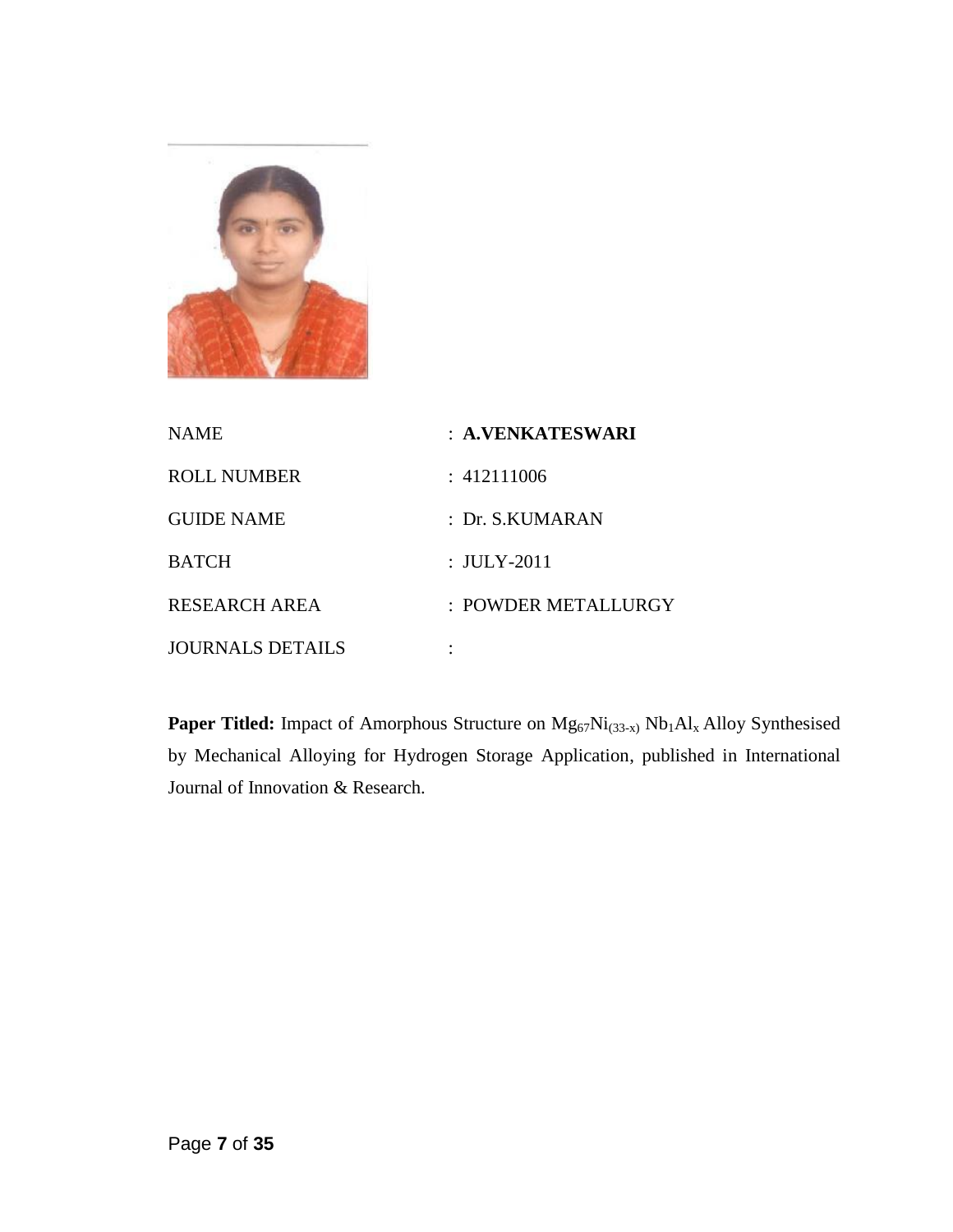

| <b>NAME</b>                 | : M. ADAM KHAN                        |
|-----------------------------|---------------------------------------|
| ROLL NO                     | : 412111002                           |
| <b>BATCH</b>                | : AUGUST $2011$                       |
| <b>RESEARCH GUIDE</b>       | : Prof. S.SUNDARRAJAN                 |
| <b>RESEARCH CO-GUIDE</b>    | $:$ PROF.S.NATARAJAN                  |
| RESEARCH AREA               | : HOT CORROSION & SURFACE ENGINEERING |
| <b>Publication Details:</b> |                                       |

- 1. M Yaswanth, Mathan Kumaran V, L Vairavan Gowtham, S Natarajan, Adam Khan M and Edward Anand "**Evaluation of mechanical properties of basalt fiber reinforced metal laminates"** National Conference on Corrosion, Surface Engineering & Tribology (*CST2013*),  $22<sup>nd</sup> - 23<sup>rd</sup>$  April 2013, at National Institute of Technology, Tiruchirapalli, Tamil Nadu.
- 2. M. Adam Khan, S. Sundarrajan, S. Natarajan, P.Parameswaran & E.Mohandas, **Oxidation and hot corrosion behaviour of Inconel 617 at 900° and 1000°C,** National Symposium on Electrochemical Science and Technology (NSEST 2013), August 23 – 24, 2013, at Indian Institute of Science (IISc), Bangalore.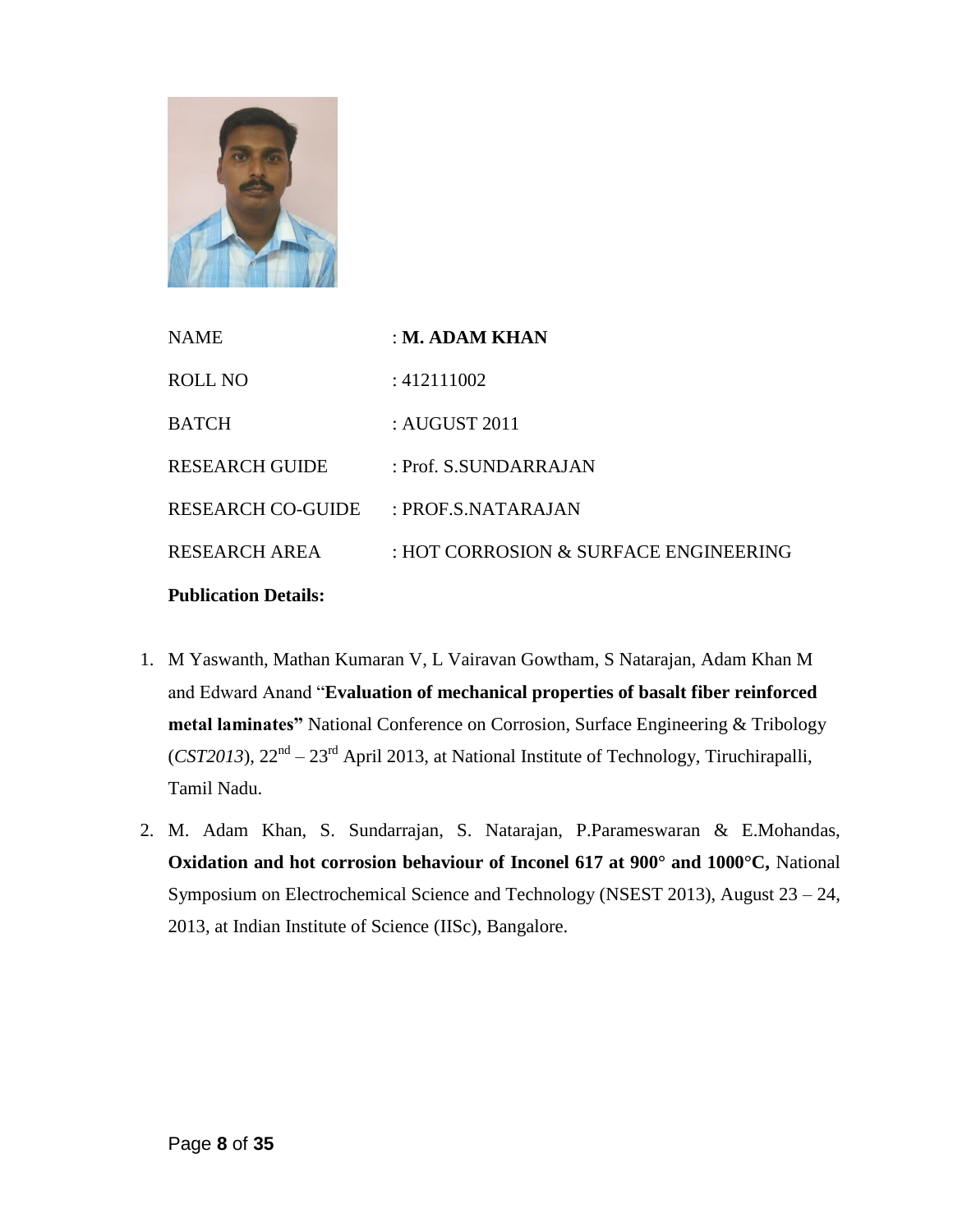NAME : **L.ARULMANI**

ROLL NO : 412111003

BATCH : AUGUST-2011

AREA OF RESERCH: Hot Deformation Behaviour Studies of Iron

And Sintered Forged AISI87xx P/M Steels Through Elemental Powders

RESEARCH SUPERVISOR: Dr. K.S .PANDEY

JOURNAL PUBLICATION : INTERNATINAL JOURNALS – 2 Nos.

- 1. IJERT-DENSIFICATION MECHANISM OF IRON AND IRON OXIDE COMPOSITES OF SINTERED HOT FORGING (UNDER REVIEW)
- 2. IJMME- DENSIFICATION BEHAVIOUR AND MECHANICAL PRPERTIES EVOLUATION OF SINTERED FORGED AISI 8720 PM STEELS ( UNDER REVIEW)

 CONFERECE: 1 INTERNATIONAL CONFERENCE ATTENDED (RAMPT"13-NEC- KOVILPATTI)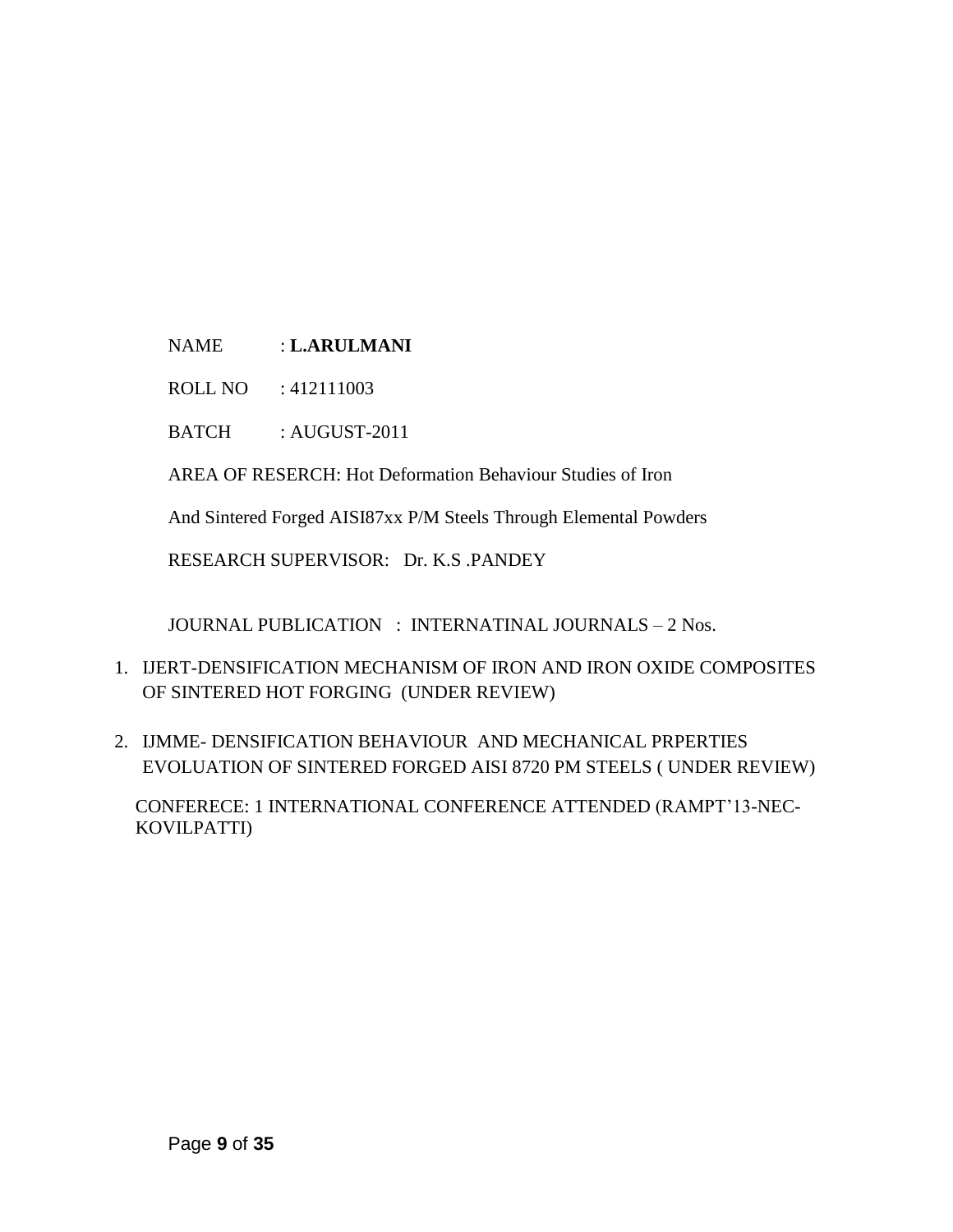

NAME : **E. EDWARD ANAND** ROLL NO : 412111004 BATCH : AUGUST 2011 RESEARCH GUIDE : Prof.S.NATARAJAN RESEARCH AREA : CORROSION, TRIBOLOGY & SURFACE ENGINEERING

#### **Publication Details:**

- **1.** M Yaswanth, Mathan Kumaran V, L Vairavan Gowtham, S Natarajan, Adam Khan M and Edward Anand, **Evaluation of mechanical properties of basalt fiber reinforced metal laminates,** National Conference on Corrosion, Surface Engineering & Tribology (*CST2013*),  $22<sup>nd</sup> - 23<sup>rd</sup>$  April 2013, at National Institute of Technology, Tiruchirapalli, Tamil Nadu.
- **2.** M. Adam Khan, S. Sundarrajan, S. Natarajan, E. Edward Anand**, Hot Corrosion behaviour of Super 304H under marine environment with Na2SO<sup>4</sup> / NaCl / V2O<sup>5</sup> salt mixture,** National Conference on Corrosion, Surface Engineering & Tribology  $(CST2013)$ ,  $22<sup>nd</sup> - 23<sup>rd</sup>$  April 2013, at National Institute of Technology, Tiruchirapalli, Tamil Nadu.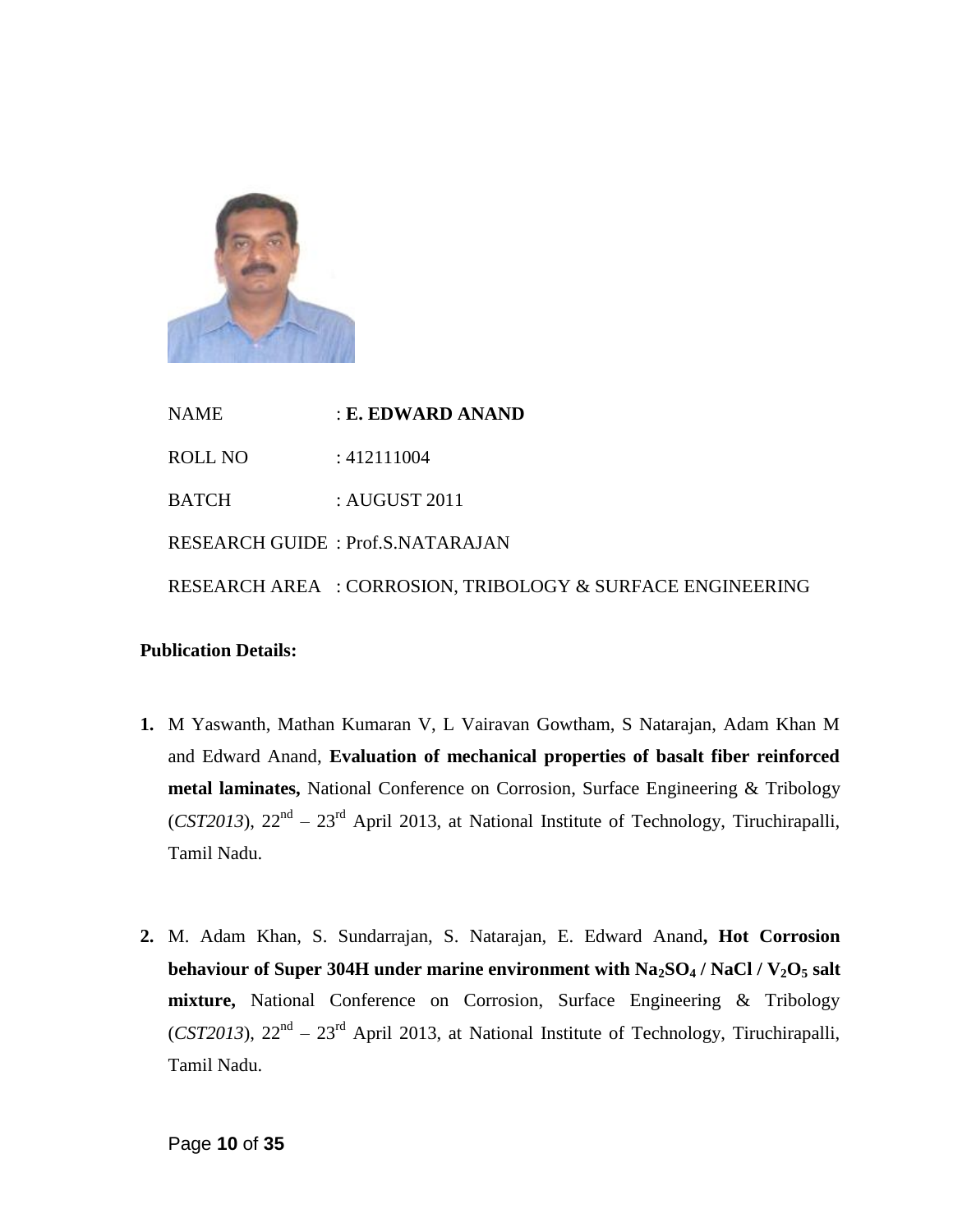

| <b>NAME</b>           | : S.MOORTHY RAM                  |
|-----------------------|----------------------------------|
| ROLL NO               | :412111005                       |
| <b>RESEARCH GUIDE</b> | : Prof. S.RAMAN SANKARANARAYANAN |
| <b>BATCH</b>          | : AUGUST 2011                    |
| AREA OF RESEARCH      | : PROCESS METALLURGY             |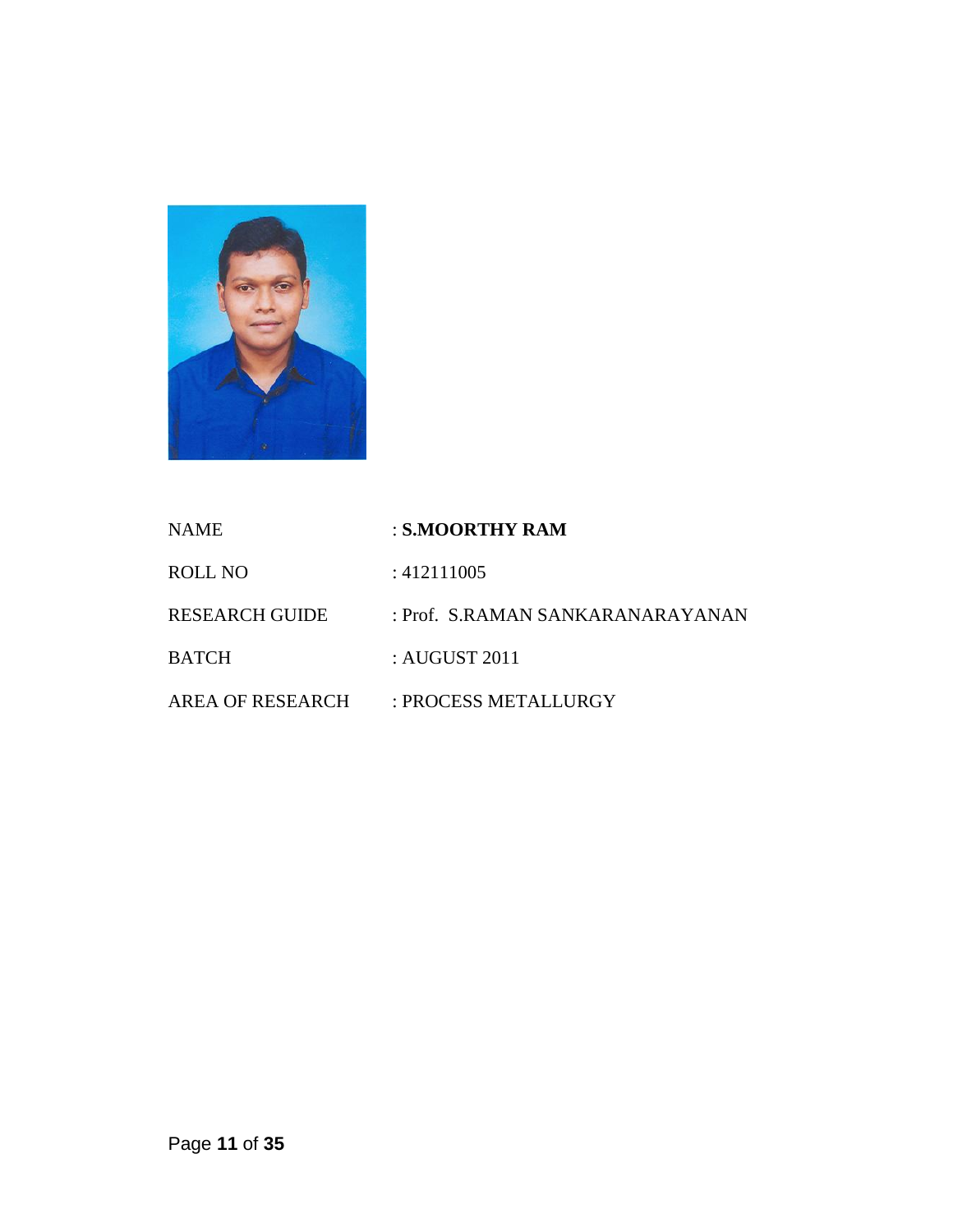

| NAME                  | : S.SURESHKUMAR                          |
|-----------------------|------------------------------------------|
| ROLL NUMBER           | :412111055                               |
| BATCH                 | : DECEMBER $2011$                        |
| RESEARCH GUIDE        | :Dr.B.RAVISANKAR                         |
| RESEARCH AREA         | : EVALUATION OF DIFFUSION BONDED JOINTS. |
| PUBLICATION DETAILS : |                                          |

"Methodology to evaluate the quality of diffusion bonded joints by ultrasonic method'S.sureshkumar, J. Krishnamoorthy, B. Ravisankar, P.C. Angelo, Indian journal of Engineering and materials sciences, Vol 16, pp 331-334,(2009).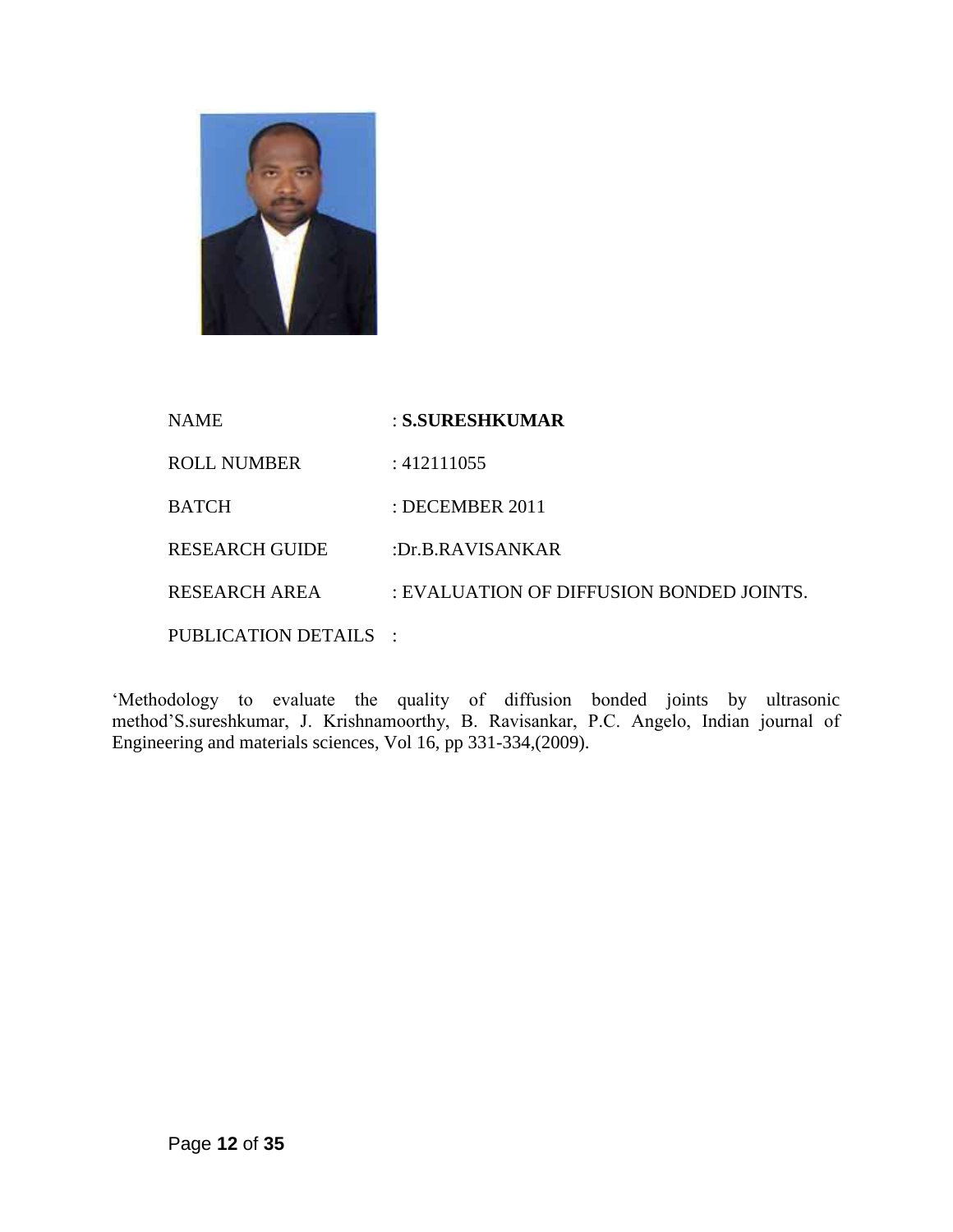

| <b>NAME</b>        | : S MANIVANNAN                          |
|--------------------|-----------------------------------------|
| <b>ROLL NUMBER</b> | : 412111054                             |
| <b>GUIDE NAME</b>  | : Dr. S.P.KUMARESH BABU                 |
| <b>CO-GUIDE</b>    | :Dr.S.SUNDARRAJAN                       |
| <b>BATCH</b>       | : JANUARY 2012                          |
| RESEARCH AREA      | : DEVELOPMENT OF NEW MG-AL-ZN-RE ALLOYS |
|                    | FOR AUTOMOBILE APPLICATION.             |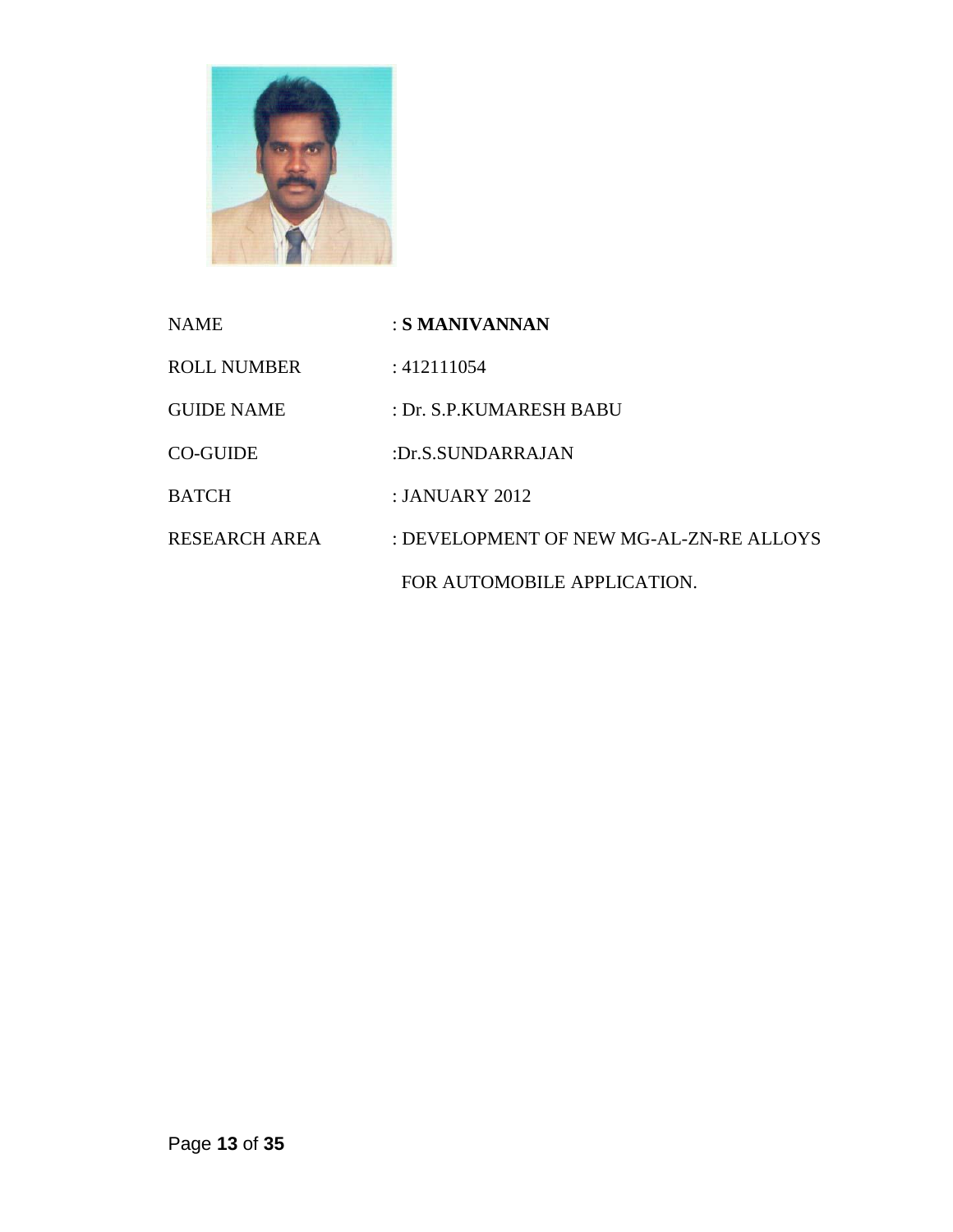

| <b>NAME</b>           | : KG. THIRUGNANASAMBANTHAM             |
|-----------------------|----------------------------------------|
| ROLL NO               | : 412111051                            |
| <b>BATCH</b>          | : JANUARY 2012                         |
| <b>RESEARCH GUIDE</b> | : $Prof., S.NATARAJAN$                 |
| RESEARCH AREA         | : EROSION, WEAR & SURFACE ENGINEERING. |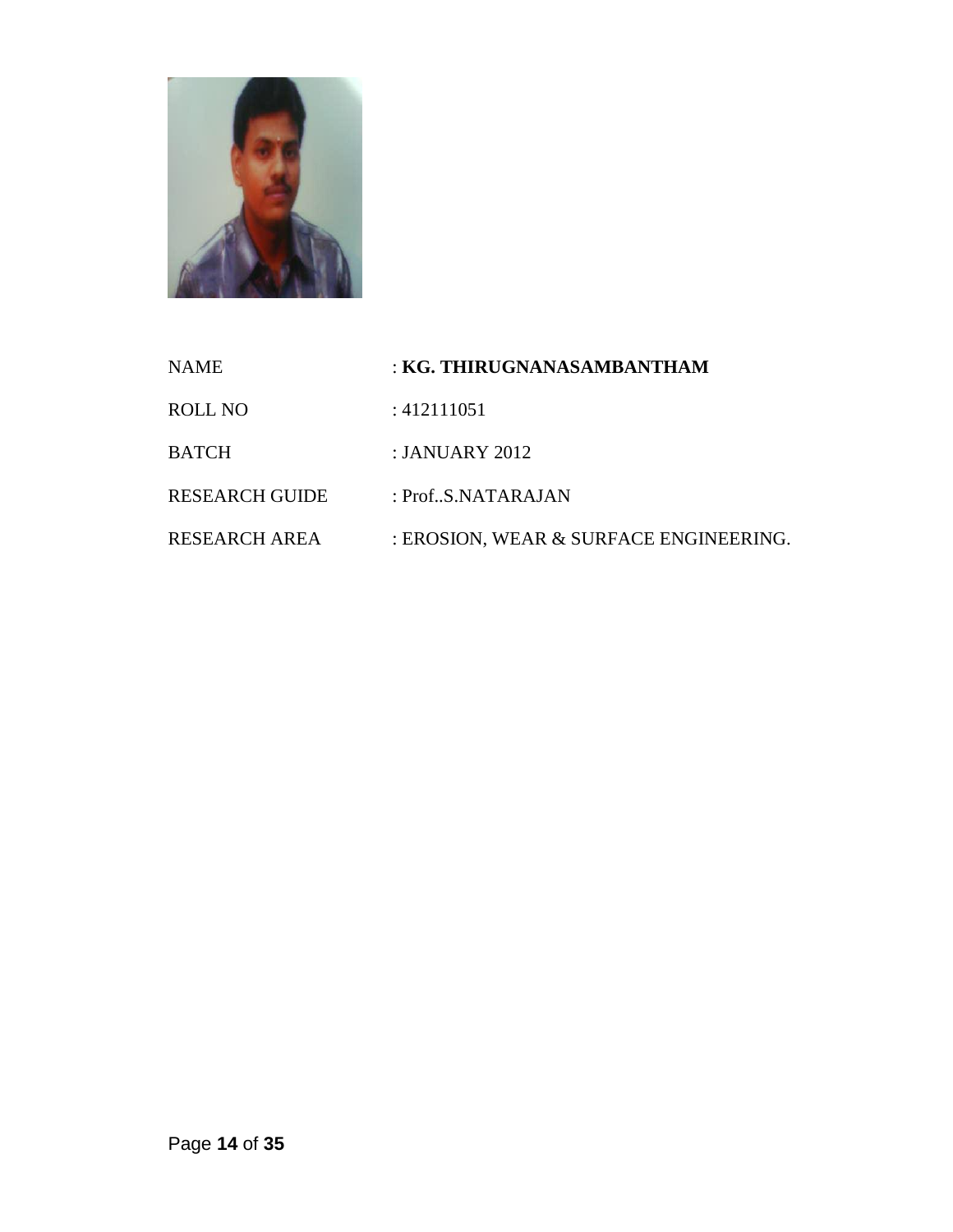

NAME : **Y.G.BALA** 

ROLL. NO : 412111053

BATCH : JANUARY 2012

AREA OF RESEARCH: POWDER PREFORM FORGING

RESEARCH SUPERVISOR: Dr.K.S.PANDEY /PROFESSOR/ DEPTT. OF MME

CO-RESEARCH SUPERVISOR: Dr. S.RAMANSANKARANARAYANAN

#### **International conference: 1**

1. "Some Aspects of Barrelling in Sintered Hypo And Hypereutectoid P/M Steels During Hot Forging of P/M Preforms" in RAMPT'13 at National Engineering College, Kovilpatti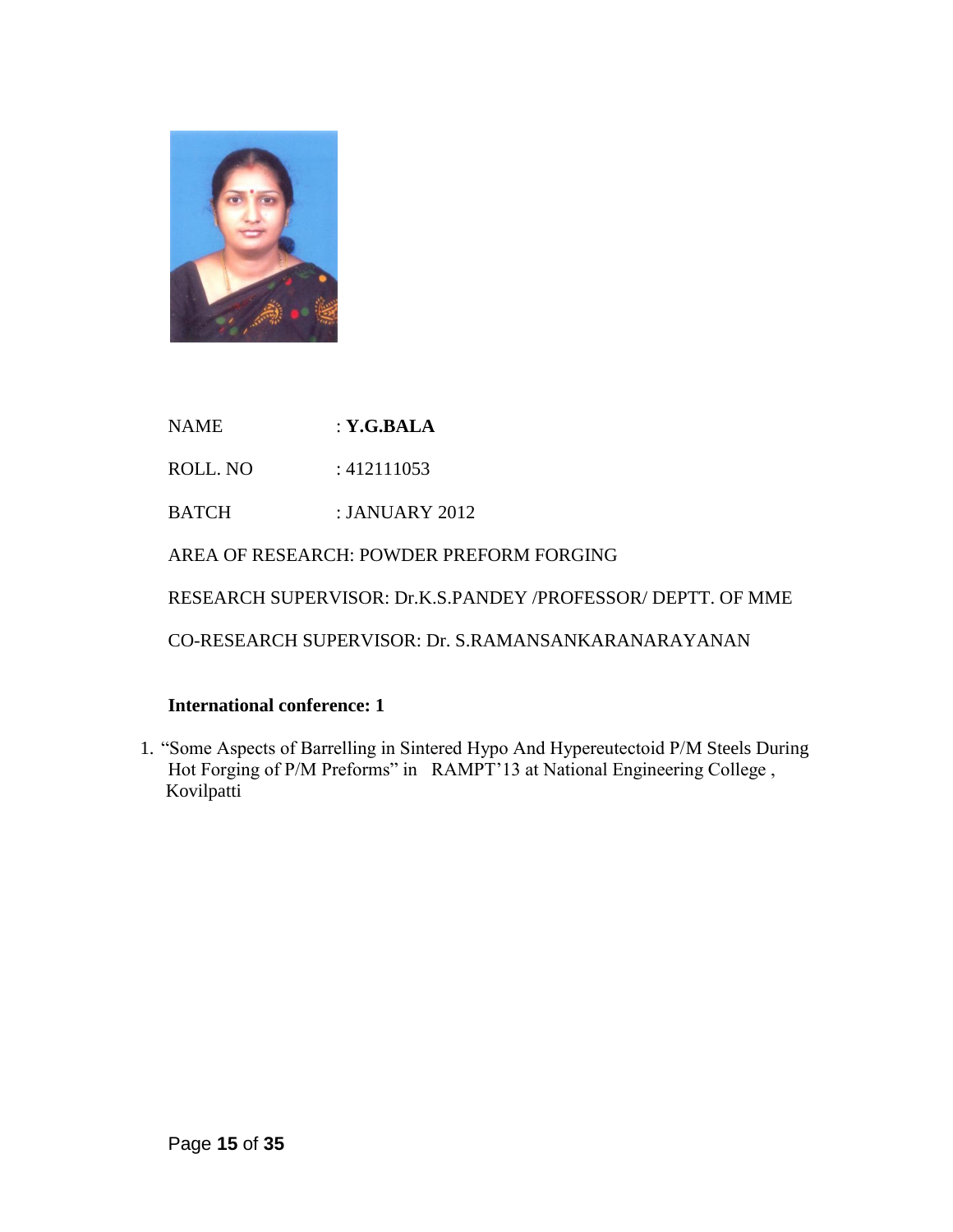

| <b>NAME</b>          | : K.TEJONADHA BABU      |
|----------------------|-------------------------|
| <b>ROLL NUMBER</b>   | : 412112002             |
| <b>GUIDE NAME</b>    | : Dr.S.MUTHUKUMARAN     |
| <b>BATCH</b>         | : JULY 2012             |
| <b>RESEARCH AREA</b> | : FRICTION STIR WELDING |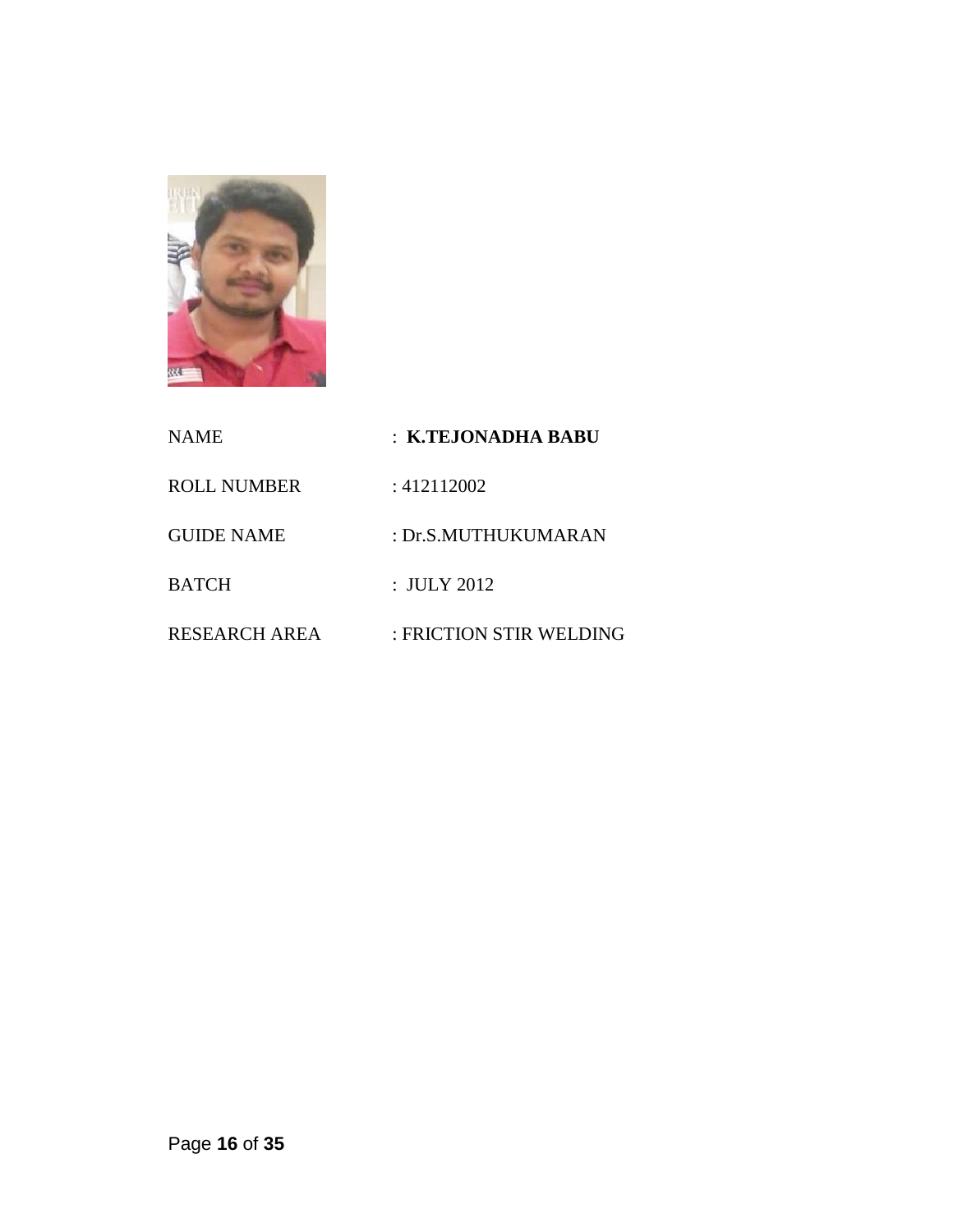

| <b>NAME</b>       | : KONDAIAH GUDIMETLA                                  |
|-------------------|-------------------------------------------------------|
| <b>ROLL NO</b>    | : 412112007                                           |
| <b>GUIDE NAME</b> | : Dr. B. RAVISANKAR                                   |
| <b>BATCH</b>      | $:$ JULY 2012                                         |
|                   | RESEARCH AREA : EQUAL CHANNEL ANGULAR PRESSING (ECAP) |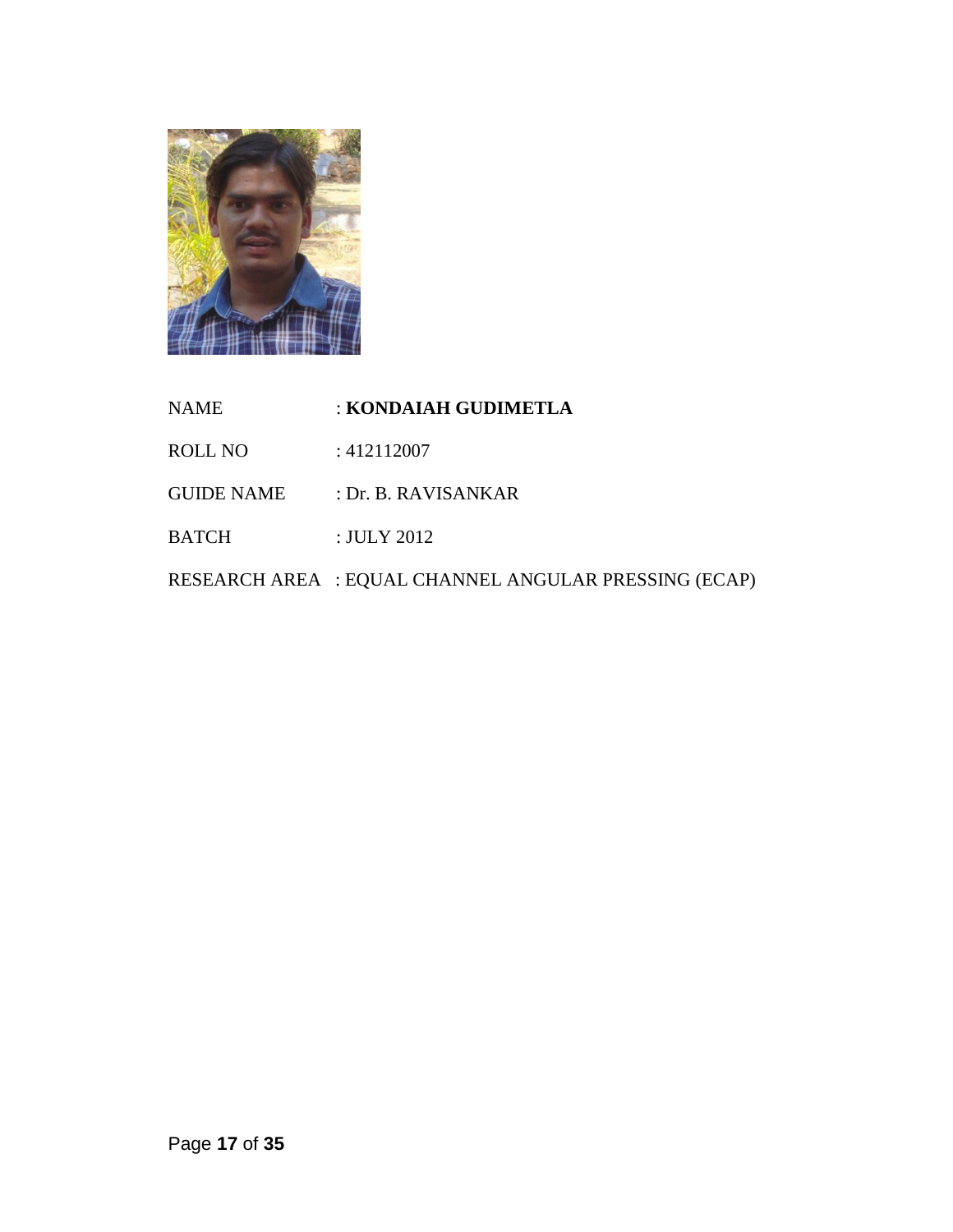

ROLL NUMBER :412112005

RESEARCH AREA& AREA OF INTEREST

NAME :**M.MURALI**

BATCH : SEPTEMBER 2012

RESEARCH GUIDE :Dr.S.P.KUMARESH BABU

:HIGH ENTROPY ALLOY, COMPOSITE MATERIALS CORROSION & SURFACE ENGINEERING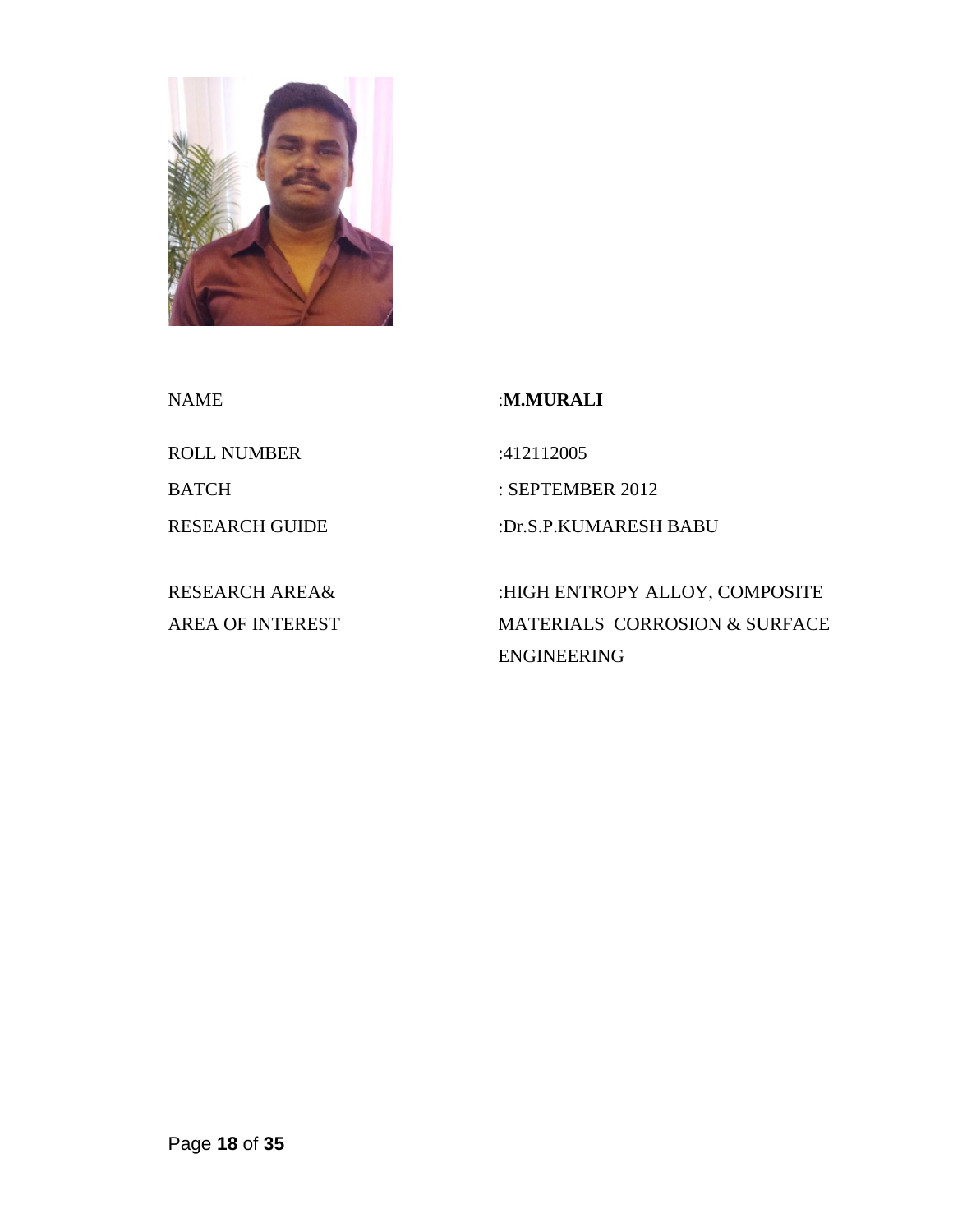

| <b>NAME</b>           | : G.VENKATESAN          |
|-----------------------|-------------------------|
| <b>ROLL NUMBER</b>    | : 412112003             |
| <b>BATCH</b>          | : SEPTEMBER 2012        |
| <b>RESEARCH GUIDE</b> | :Dr.V.MUTHUPANDI        |
| RESEARCH AREA         | : ACTIVATED TIG WELDING |
| PUBLICATION DETAILS   |                         |

- 1. Effect of Single Component Fluxes and Ternary Fluxes on Depth of Penetration in A-TIG Welding of AISI 409 Ferritic Stainless Steel. ( International Conference on Engineering Materials and Process- 2013 23rd and 24th May 2013 organised by Tagore Engineering college, Chennai)
- 2. Effect of Single Component Fluxes on Depth of Penetration in FB-TIG Welding of AISI 304L Austenitic Stainless Steel. ( International Conference on Engineering Materials and Process- 2013 23<sup>rd</sup> and 24<sup>th</sup> May 2013 organised by Tagore Engineering college, Chennai)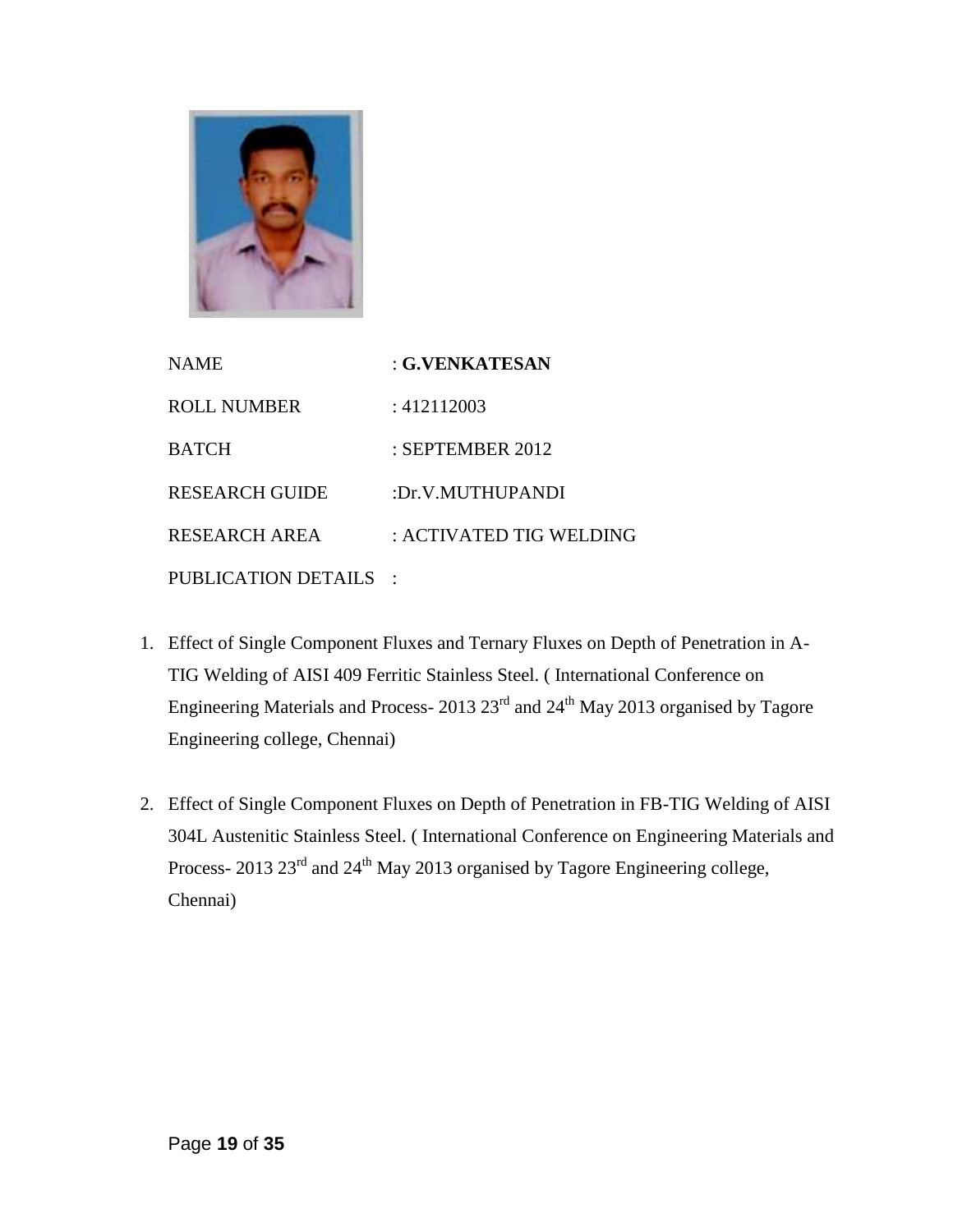

| <b>NAME</b>                     | : VINOADH KUMAR K   |
|---------------------------------|---------------------|
| <b>ROLL NUMBER</b>              | : 412112004         |
| <b>GUIDE NAME</b>               | : Dr. S.KUMARAN     |
| <b>BATCH</b>                    | : OCTOBER 2012      |
| <b>RESEARCH AREA</b>            | : POWDER METALLURGY |
| PUBLICATION/CONFERENCE DETAILS: |                     |

1) <sup>1</sup>K Vinoadh Kumar, <sup>2</sup>S Manimozhi, Experimental investigation to predict and map springback in hot formed boiler grade steel pipes using Response Surface Methodology, Proceedings of Third International Conference on Materials for future, ICMF 2013, GCE Thrissur, India.

2) K Vinoadh Kumar<sup>1\*</sup>, S Kumaran<sup>1</sup>, Arun Raphel<sup>2</sup>, TM Manjunath<sup>2</sup>, Synthesis of nanostructured oxide dispersion strengthened ferritic stainless steels by spark plasma sintering, Proceedings in Research scholars day, IIST Tiruvananthapuram, Kerala, India.

3) K Vinoadh Kumar<sup>\*1</sup>, S Kumaran<sup>1</sup>, Arun Raphel<sup>2</sup>, T M Manjunath<sup>2</sup>, Development of bulk vanadium compacts from pure vanadium powders: a study using mechanical alloying and spark plasma sintering, International journal of Innovation and Research, Issn 2319-4340, Vol. 03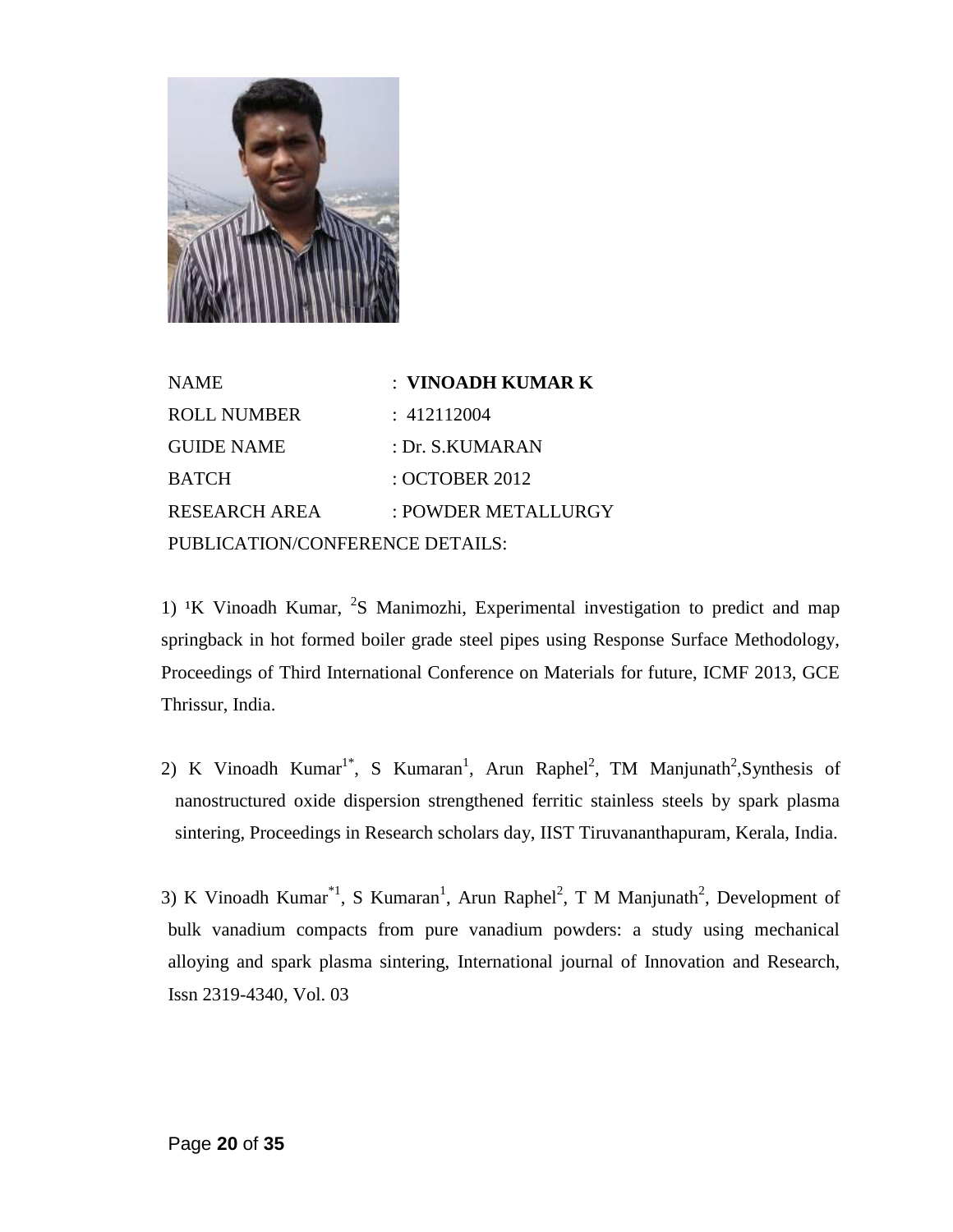

| <b>NAME</b>                                 | : VENKATA KONDAIAH .E    |  |
|---------------------------------------------|--------------------------|--|
| ROLL NO                                     | : 412111052              |  |
| <b>BATCH</b>                                | $\pm$ JANUARY 2013       |  |
| AREA OF RESEARCH                            | : POWDER PREFORM FORGING |  |
| <b>RESEARCH SUPERVISORS: Dr. K.S.PANDEY</b> |                          |  |
|                                             |                          |  |

Dr. SRINIVASAN SUNDARRAJAN

## **International conference: 1**

"Evaluation of Mechanical Properties of Ultra-High Strength AISI 4130 and AISI 4140 Sintered Hot Forged P/M Steels" in RAMPT"13 at National Engineering College, Kovilpatti, TN, INDIA.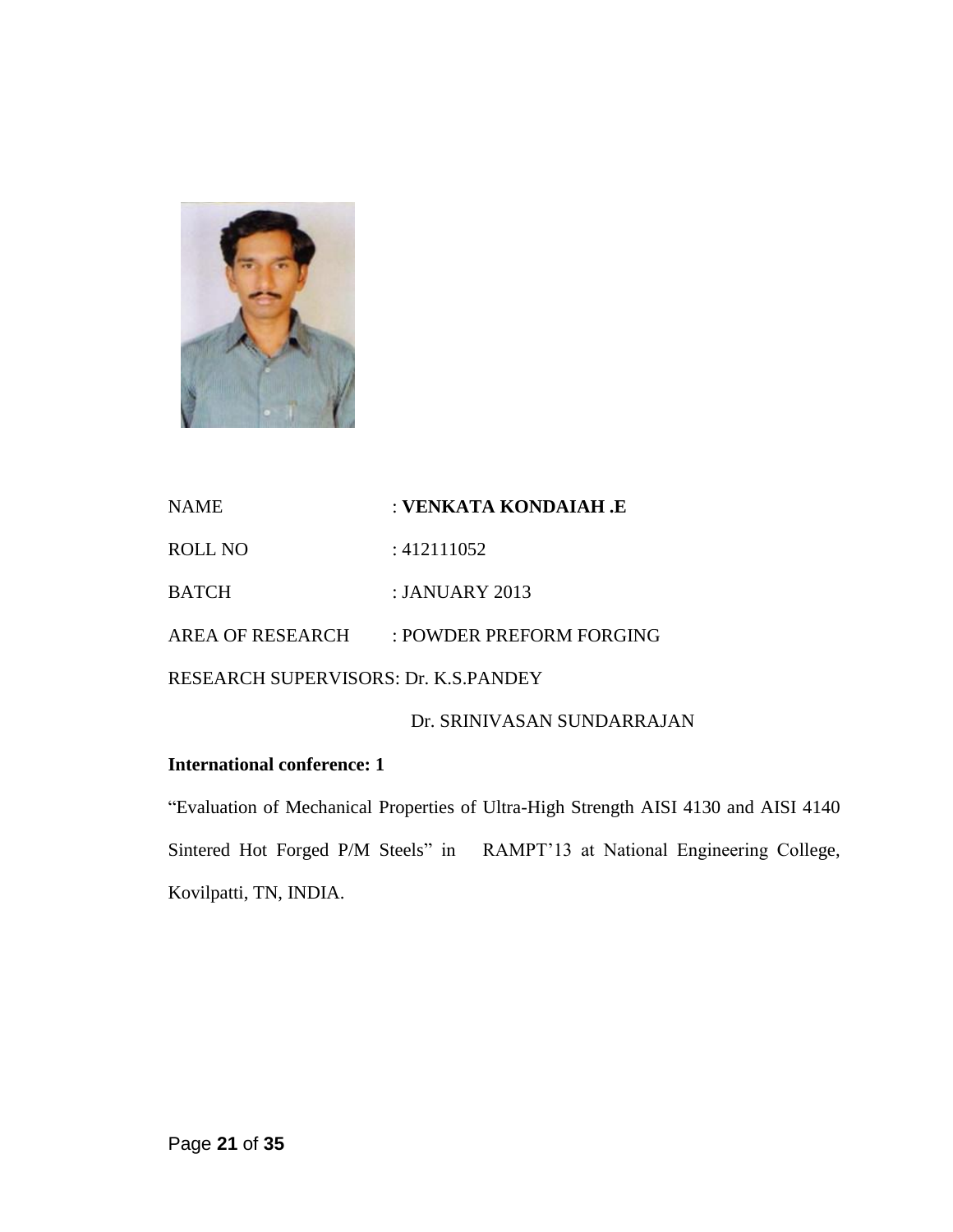

- NAME : **R.MAHENDRAN**
- ROLL NO : 412112051
- BATCH : FEBRUARY 2013
- RESEARCH GUIDE : Dr.S.P.KUMARESHBABU,ASSOCIATE
- RESEARCH AREA : SURFACE ENGINEERING.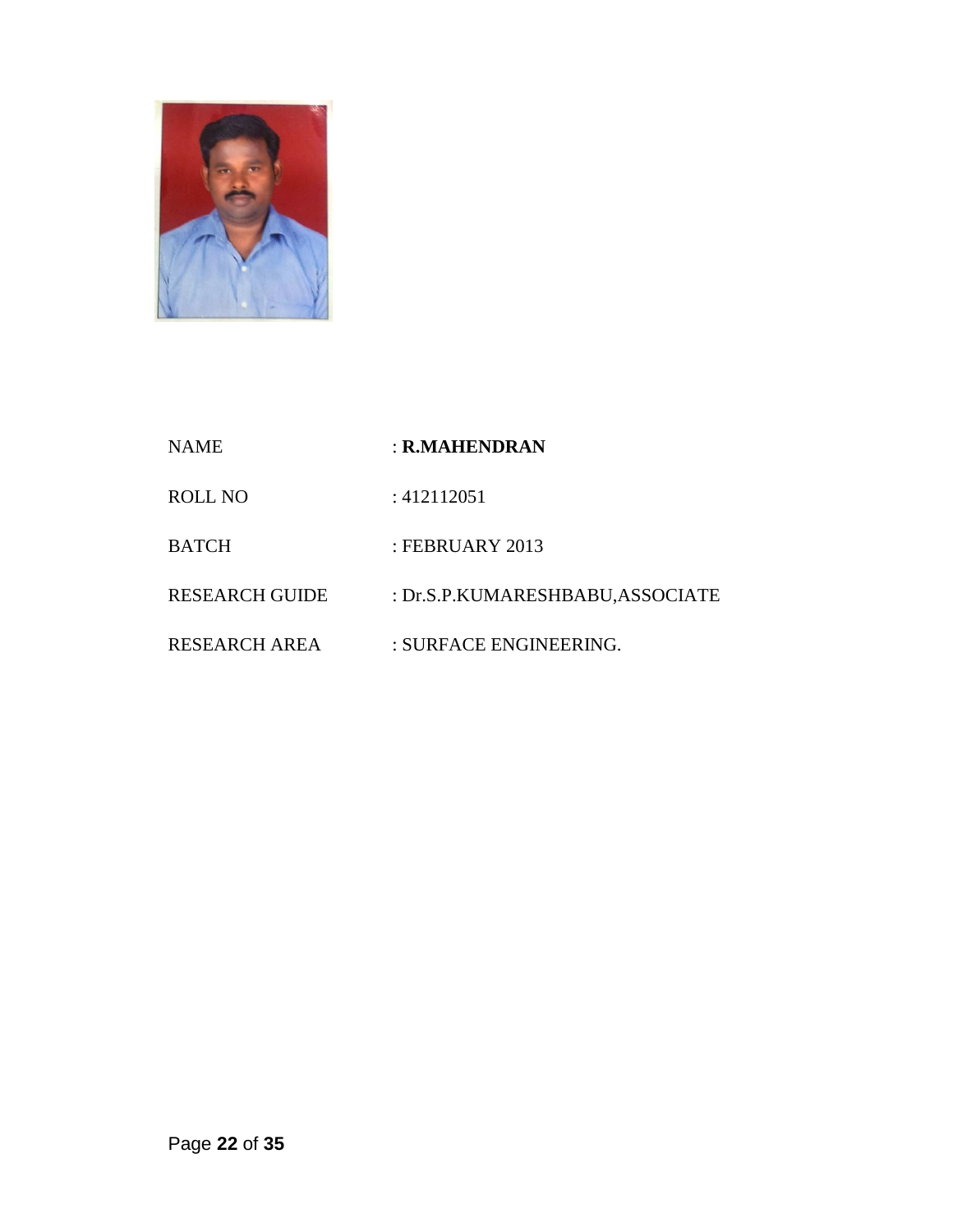

| <b>NAME</b>           | : G.ARUN                      |
|-----------------------|-------------------------------|
| ROLL NO               | : 412112052                   |
| <b>BATCH</b>          | : FEBRUARY 2013               |
| <b>RESEARCH GUIDE</b> | : Dr.S.P.KUMARESHBABU,        |
| <b>RESEARCH AREA</b>  | : FLOW MODELLING IN PIPELINES |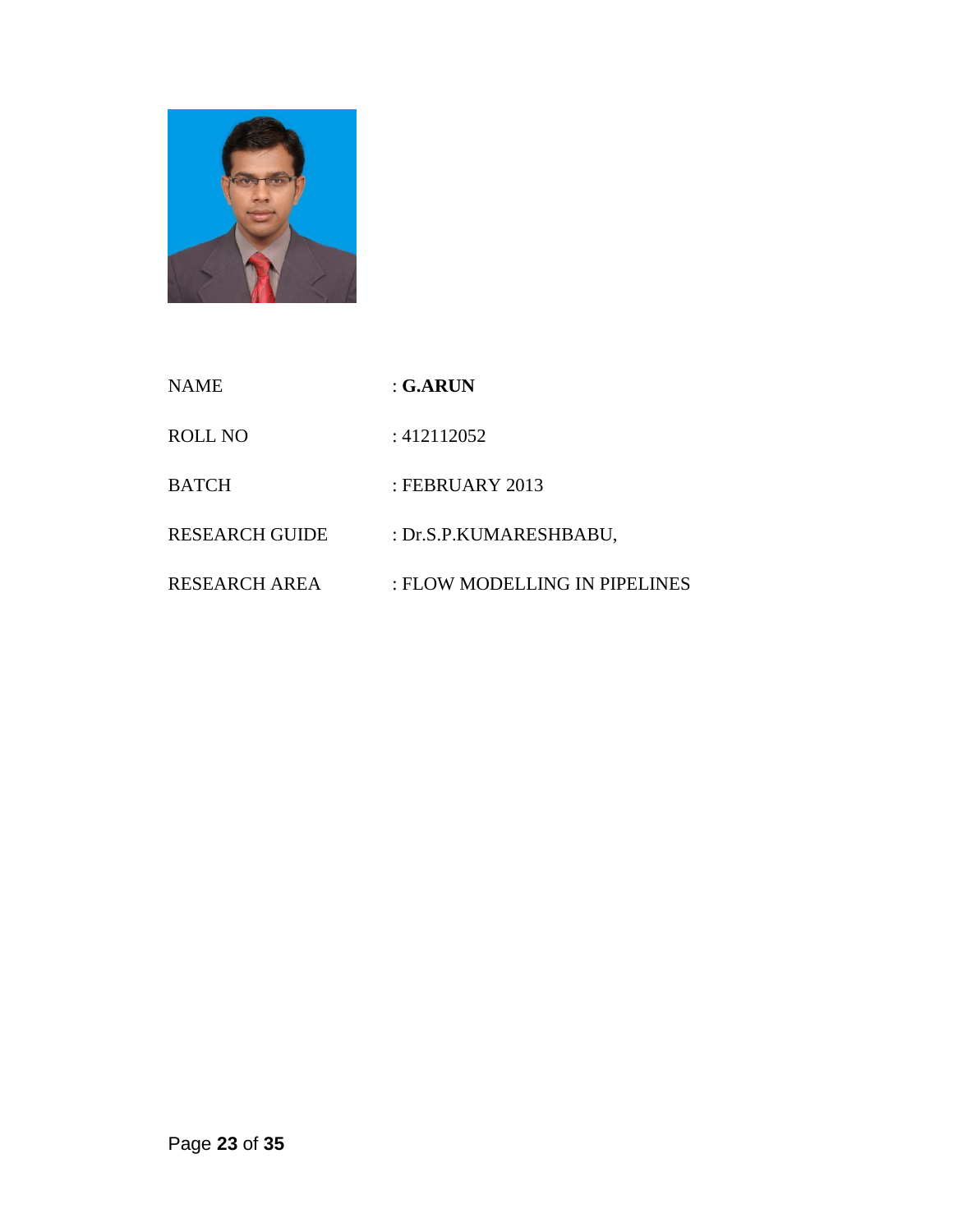NAME : **JOBY JOSEPH.I**

ROLL NO : 412112001

BATCH : JULY 2013

AREA OF RESERCH: Weldability Characteristics of Hot Sintered Hot Forged High

Density Performs of Low Alloy High Strength Steels

RESEARCH SUPERVISOR: Dr.K.S .PANDEY

#### CONFERECE:

1 INTERNATIONAL CONFERENCE ATTENDED (RAMPT"13-NEC-KOVILPATTI)

### "WELDABILITY CHARACTERISTICS OF SINTERED HOT FORGED PLATES OF SA387GR22 STEEL PRODUCED THROUGH P/M ROUTE"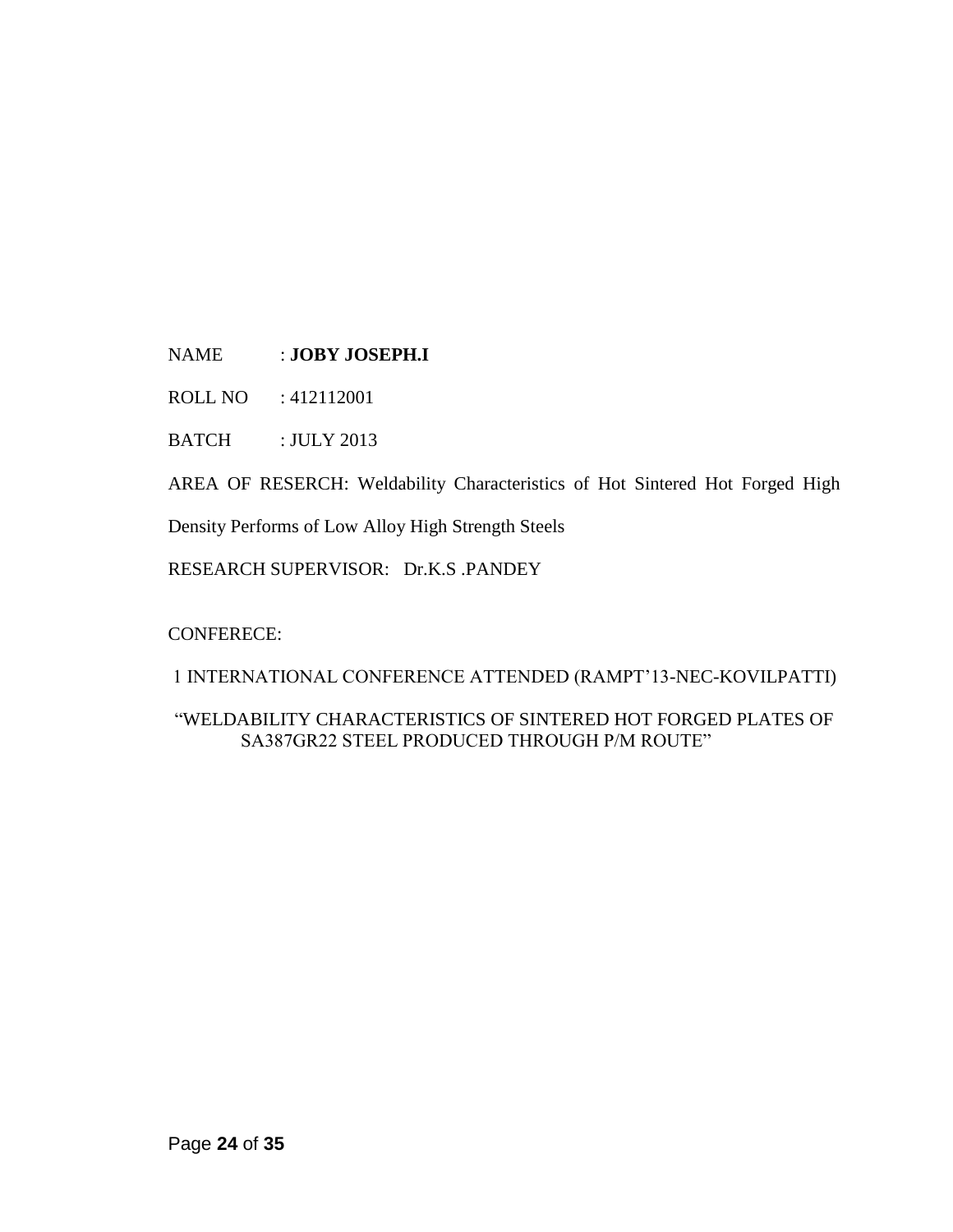

NAME :**MAHADEVA SWAMY** ROLL NUMBER :412113001 GUIDE NAME :Dr.S.MUTHU KUMARAN BATCH :JULY-2013 RESEARCH AREA :FRICTION WELDING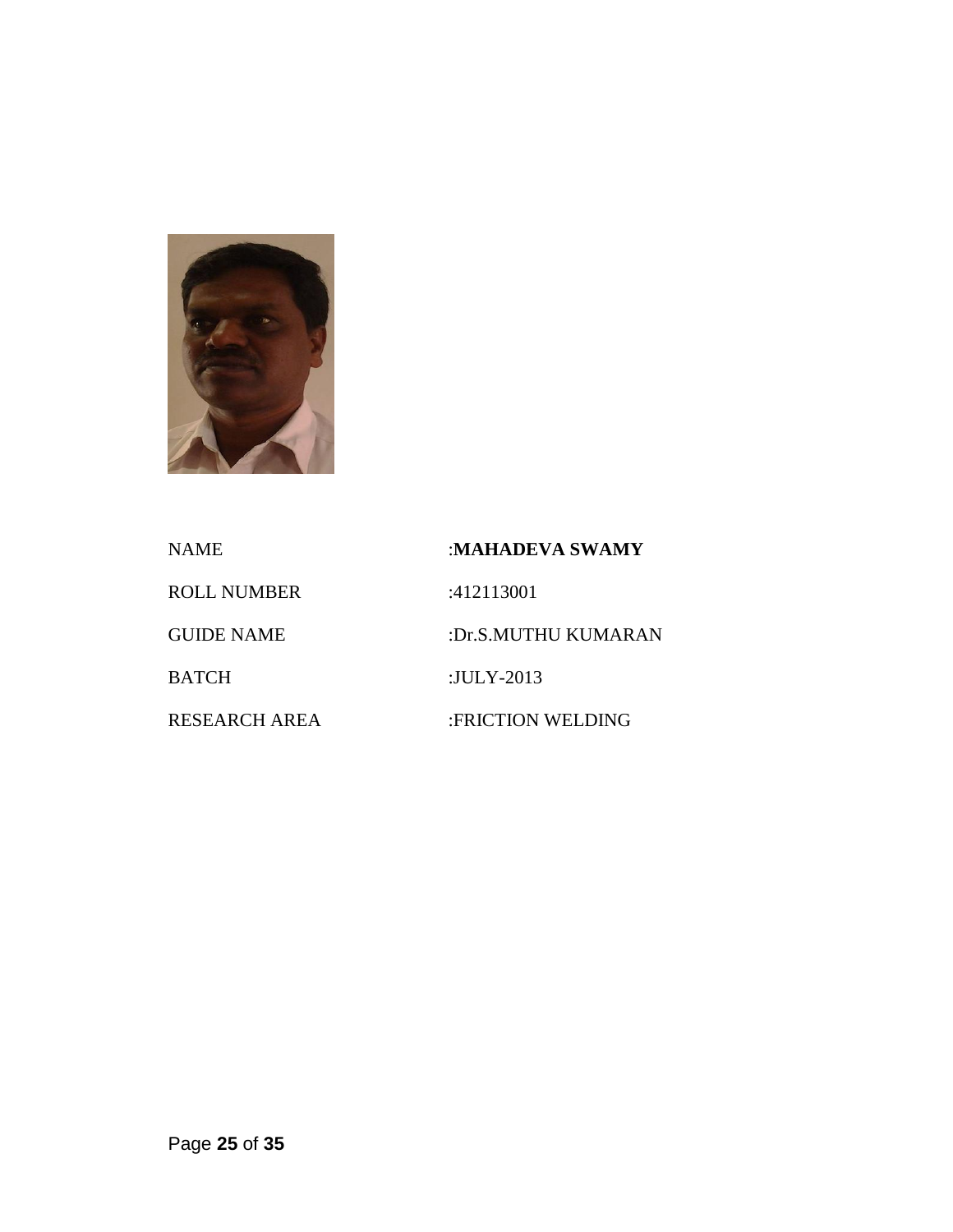

| NAME              | :MAXWELL REJIL.C     |
|-------------------|----------------------|
| ROLL NUMBER       | :412113002           |
| <b>GUIDE NAME</b> | :Dr. S. MUTHUKUMARAN |
| BATCH             | :JULY-2013           |
| RESEARCH AREA     | :SOLID STATE WELDING |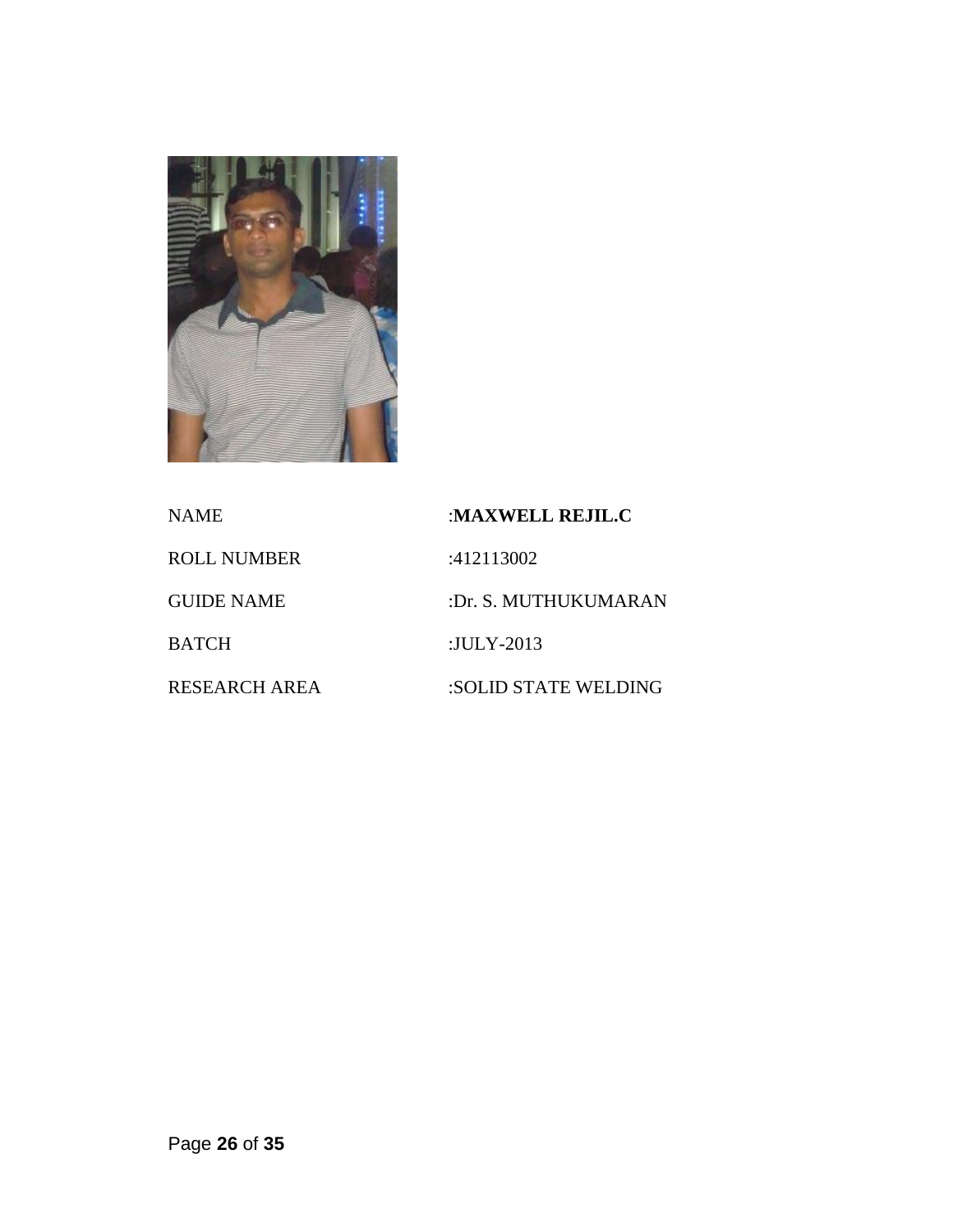

| <b>NAME</b>          | :K.CHANDRA SEKHAR           |
|----------------------|-----------------------------|
| <b>ROLL NUMBER</b>   | :412113003                  |
| <b>GUIDE NAME</b>    | : Dr. B. RAVISANKAR         |
| BATCH                | : $JULY-2013$               |
| <b>RESEARCH AREA</b> | :SEVERE PLASTIC DEFORMATION |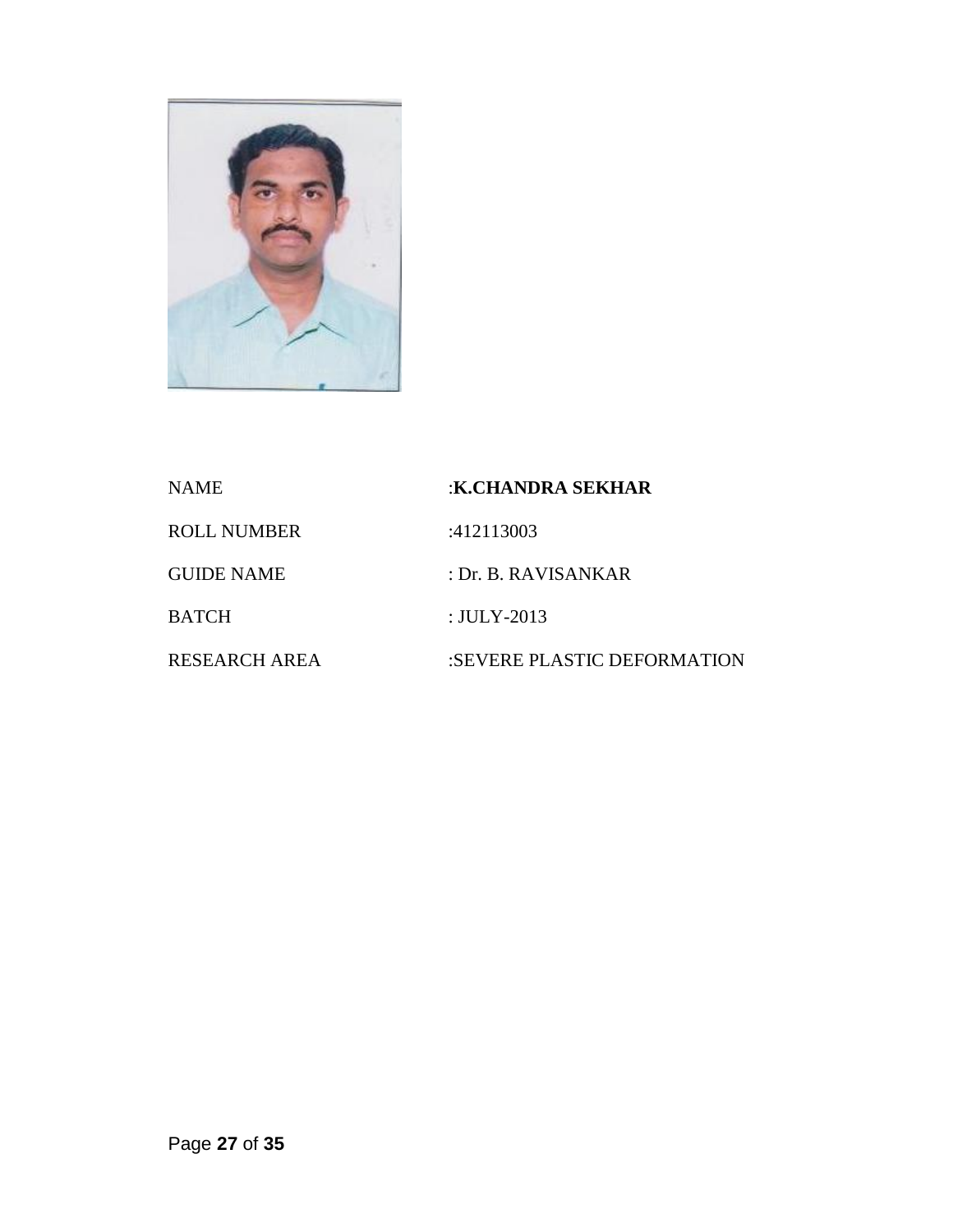

| NAME               | :N. THIYANESHWARAN  |
|--------------------|---------------------|
| <b>ROLL NUMBER</b> | :412113004          |
| <b>GUIDE NAME</b>  | :Dr. K. SIVA PRASAD |
| <b>BATCH</b>       | :JULY - $2013$      |
| RESEARCH AREA      | :DIFFUSION BONDING  |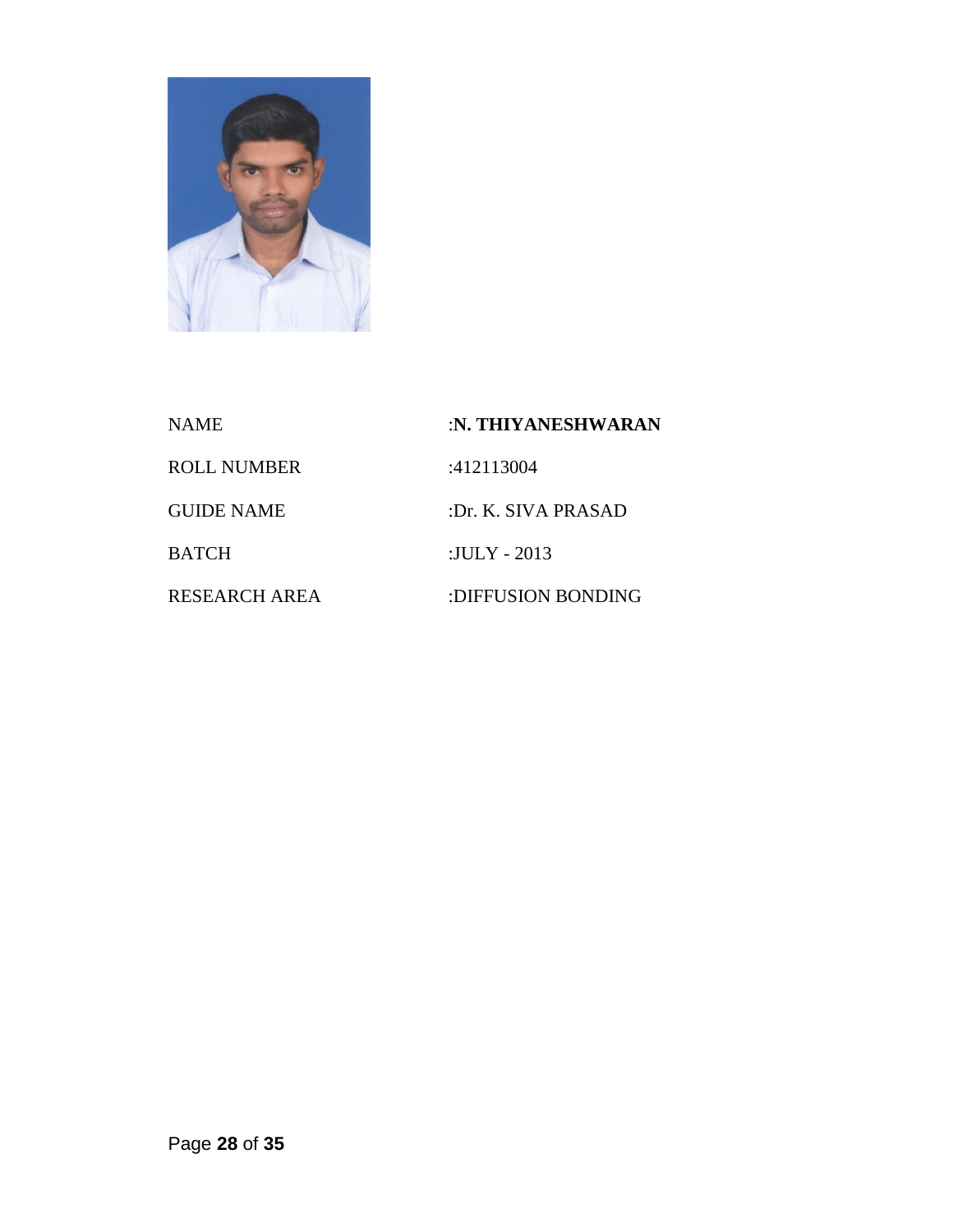

| <b>NAME</b>           | : M.P SHANKAR                           |
|-----------------------|-----------------------------------------|
| <b>ROLL NUMBER</b>    | :412113005                              |
| <b>GUIDE NAME</b>     | :Dr. K.SIVA PRASAD                      |
| <b>BATCH:</b>         | :JULY-2013                              |
| <b>RESEARCH AREA:</b> | :DISSIMILAR ALUMINIUM JOINING PROCESSES |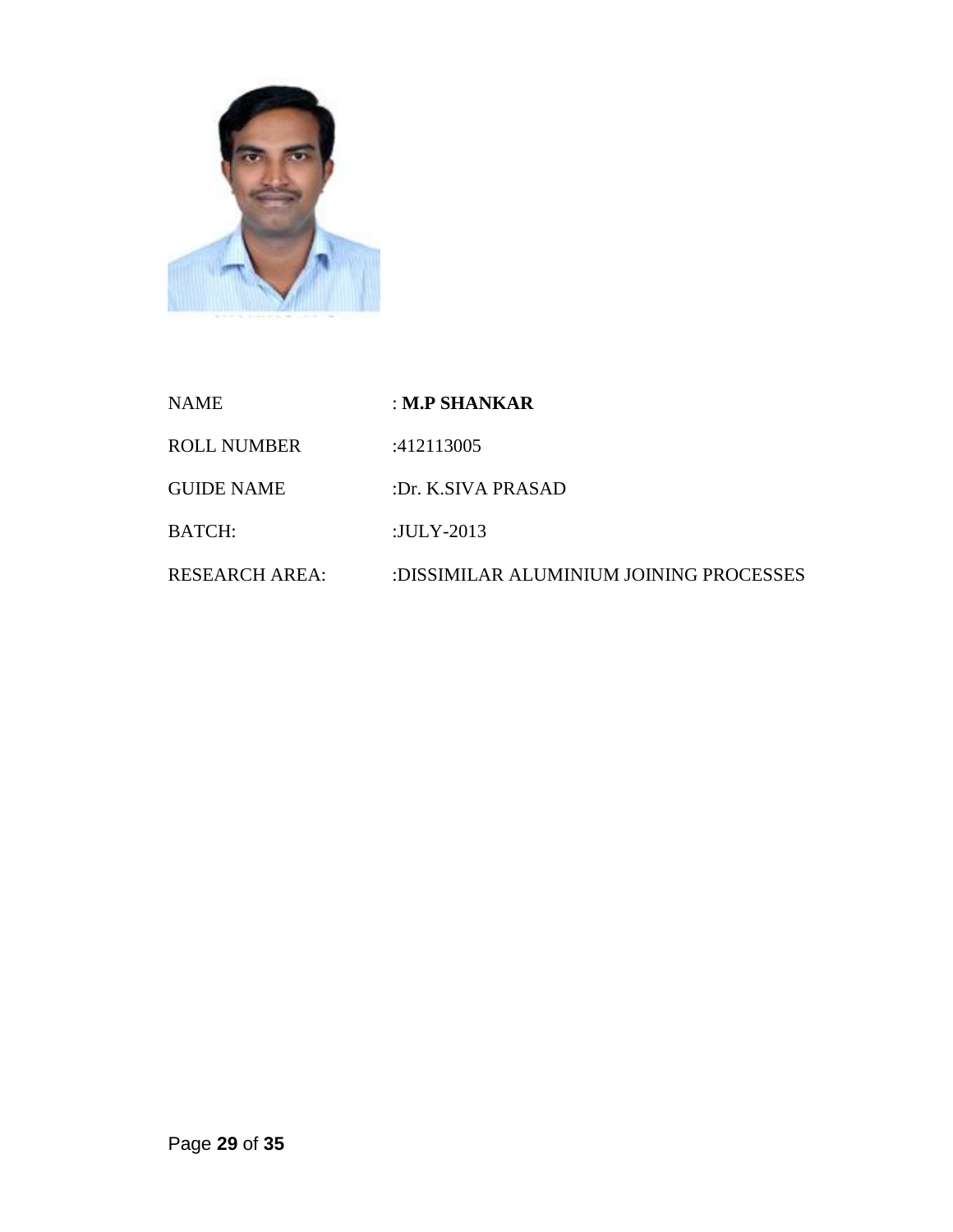

| <b>NAME</b>          | :P. BHAGAT SINGH                              |
|----------------------|-----------------------------------------------|
| <b>ROLL NUMBER</b>   | :412113006                                    |
| <b>GUIDE NAME</b>    | :Dr. S. KUMARAN                               |
| <b>BATCH</b>         | :JULY-2013                                    |
| <b>RESEARCH AREA</b> | :Casting, Extrusion, Rolling, ECAP, Corrosion |

# JOURNAL DETAILS :

"MICROSTRUCTURAL EVOLUTION AND MECHANICAL PROPERTIES OF α-MAGNESIUM-LITHIUM ALLOY" selected and published in the International Conference on Metallurgical and Materials Processes, Products and Applications,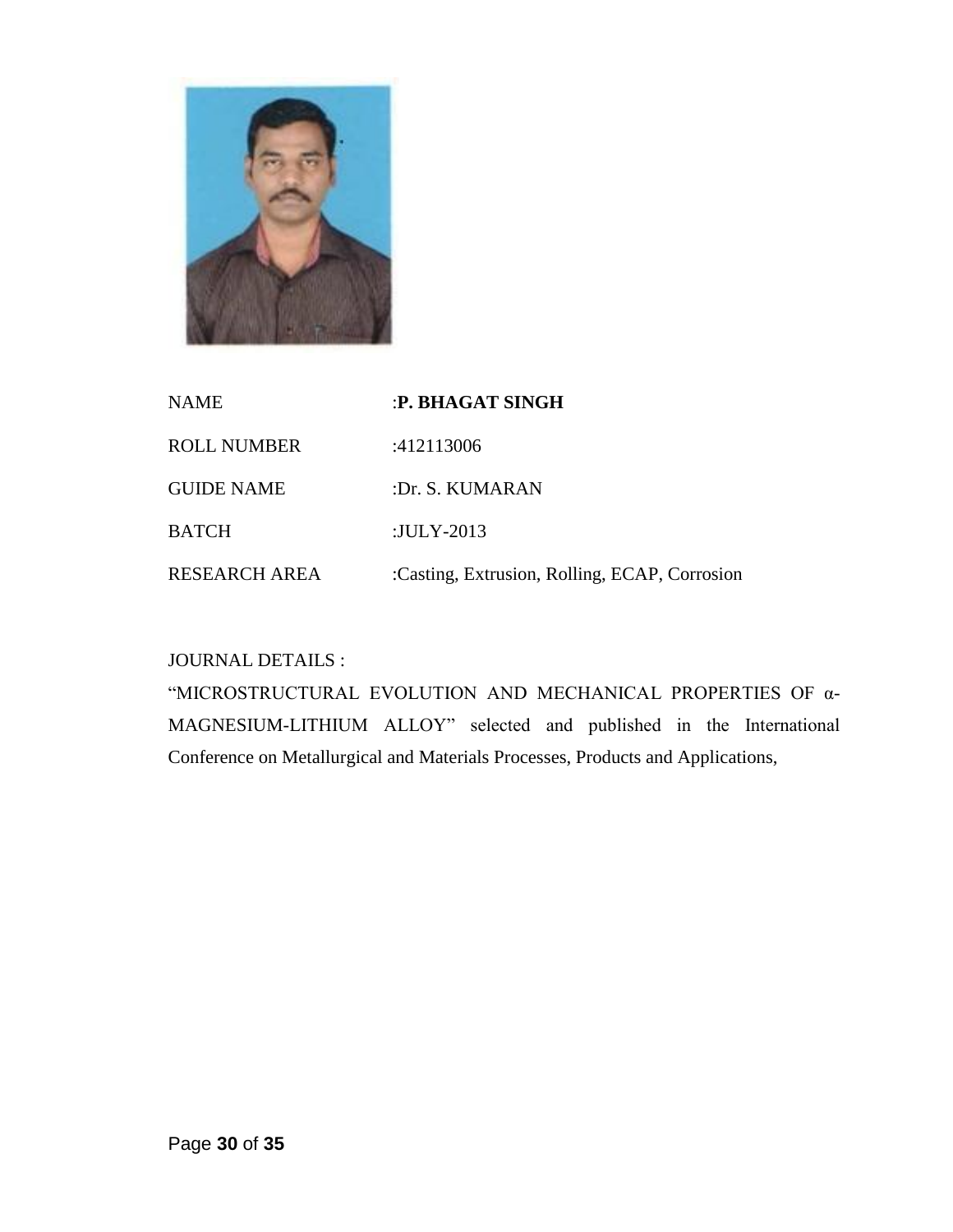

| <b>NAME</b>          | :P.RAJESH KANNAN     |
|----------------------|----------------------|
| <b>ROLL NUMBER</b>   | :412113007           |
| <b>GUIDE NAME</b>    | :Dr. V.MUTHUPANDI    |
| <b>BATCH</b>         | :JULY 2013           |
| <b>RESEARCH AREA</b> | : DISSIMILAR WELDING |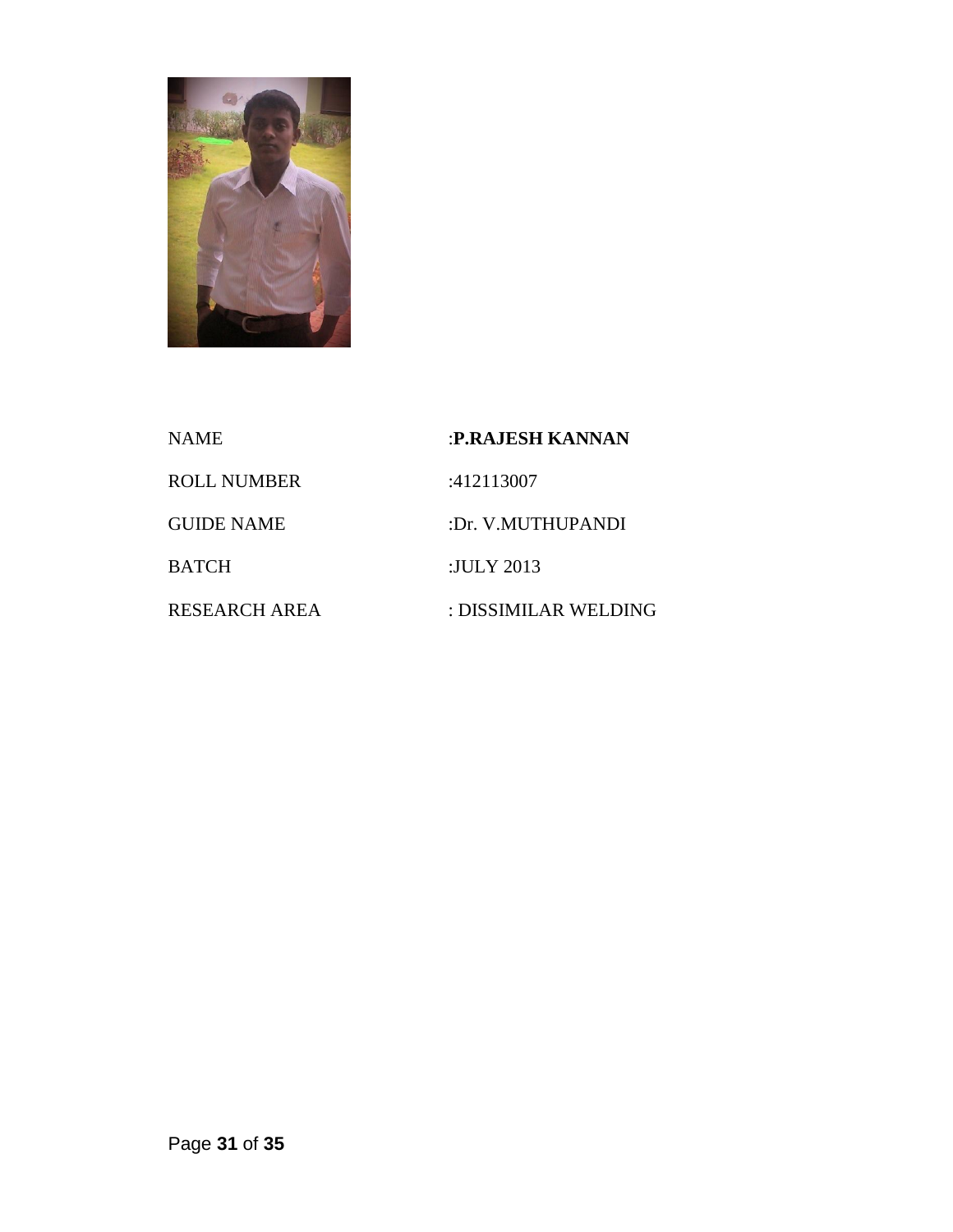

| NAME               | :T.ARUN NELLAIAPPAN       |
|--------------------|---------------------------|
| <b>ROLL NUMBER</b> | :412113008                |
| <b>GUIDE NAME</b>  | :Dr.N.RAMESH BABU         |
| BATCH              | :JULY-2013                |
| RESEARCH AREA      | :PEO COATING ON Mg-ALLOYS |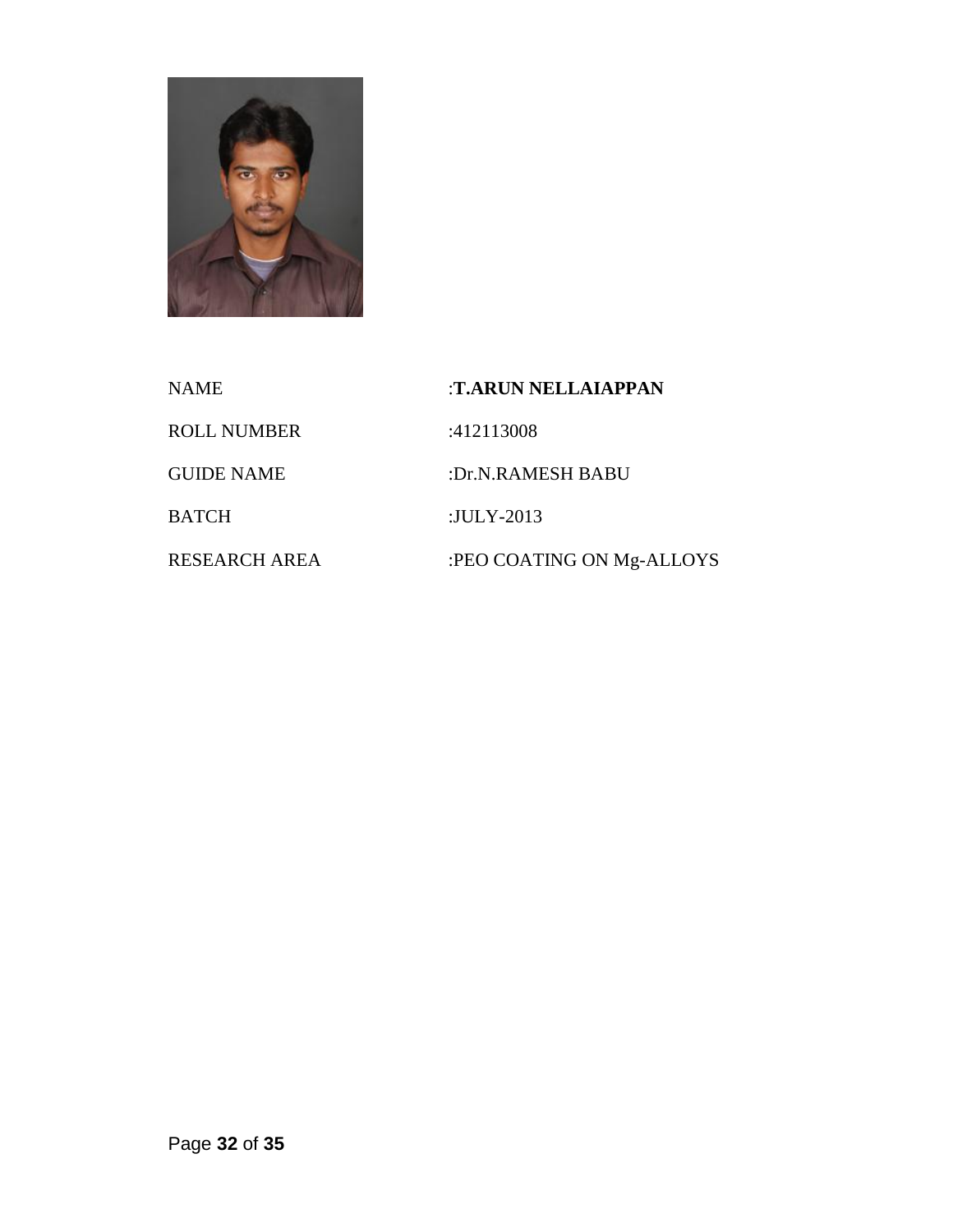

| NAME              | :MUTHU KUMAR.P            |
|-------------------|---------------------------|
| ROLL NUMBER       | :412113009                |
| <b>GUIDE NAME</b> | :Dr.S.JEROME              |
| BATCH             | :JULY-2013                |
| RESEARCH AREA     | :FRICTION STIR PROCESSING |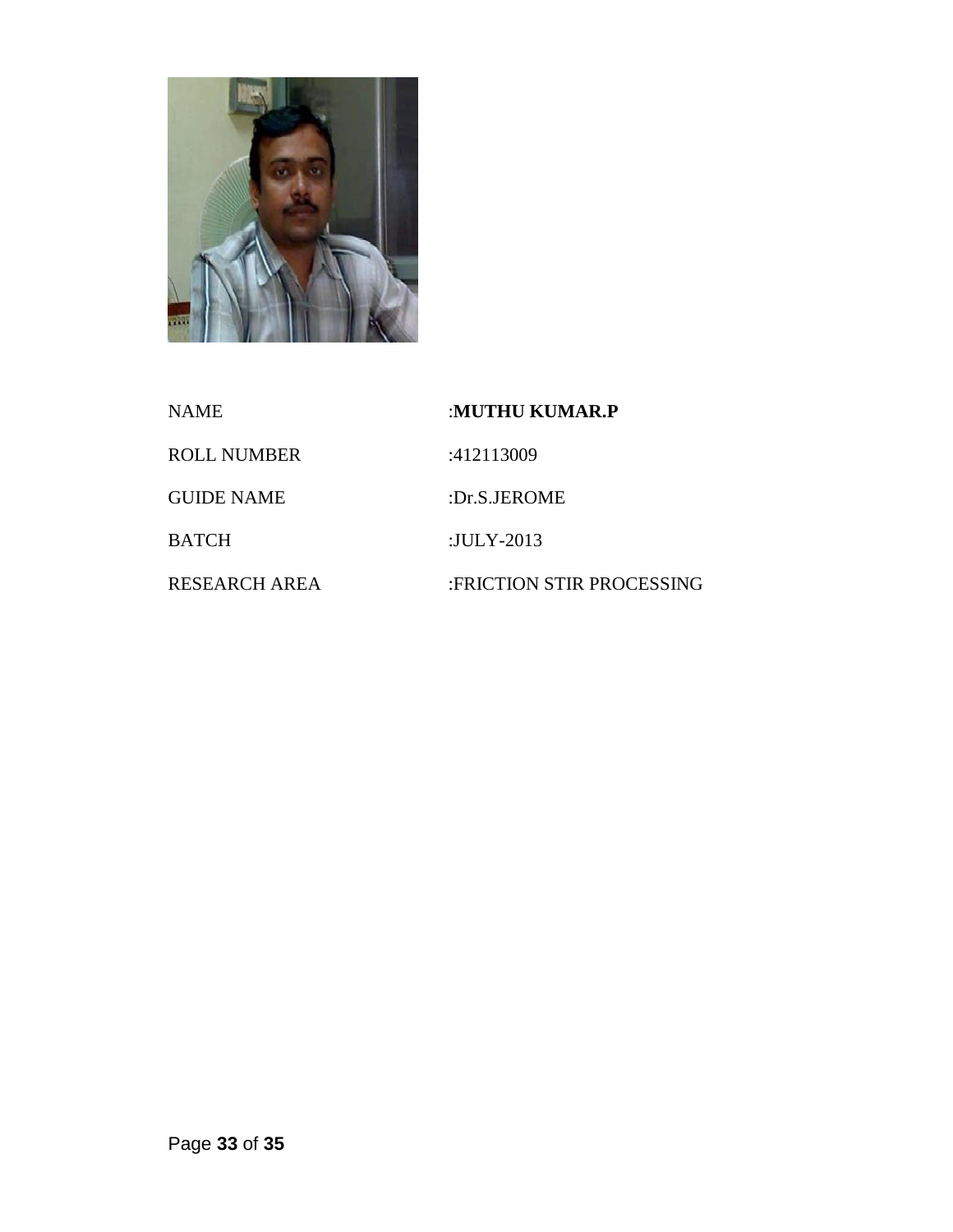

| <b>NAME</b>          | :V.V. RAVI KUMAR                               |
|----------------------|------------------------------------------------|
| <b>ROLL NUMBER</b>   | :412113010                                     |
| <b>GUIDE NAME</b>    | :Dr.S.KUMARAN                                  |
| <b>BATCH</b>         | : $JULY-2013$                                  |
| <b>RESEARCH AREA</b> | :Development Of High Strength Aluminium Alloys |